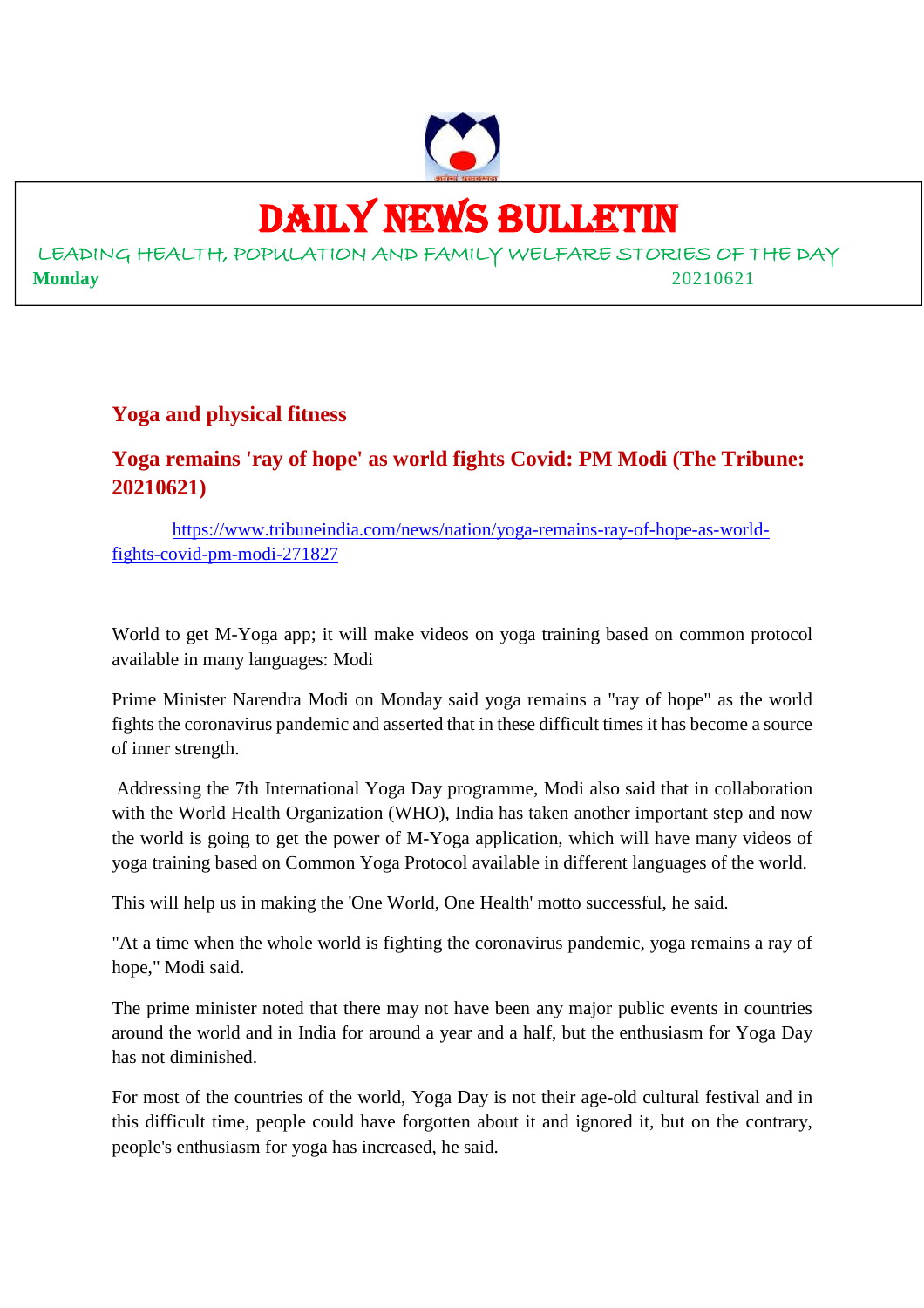"When the unseen coronavirus knocked on the doors of the world, no country was prepared for it in terms of resources, capability and mental state. We all have seen that in such difficult times, yoga has become a great source of inner strength," he said.

Yoga shows us the way from stress to strength and from negativity to creativity, he asserted.

Modi noted that the medical science focuses as much on "healing" as on treatment, and said yoga plays a role in healing.

Many schools now begin their online classes with yogic exercises like pranayam, he said, adding that this prepares children physically to deal with Covid.

The prime minister expressed confidence that yoga will continue playing its preventive, as well as promotive role in healthcare of masses. PTI

#### **Co-morbidities**

#### **Irrespective of co-morbidities, classified as deaths due to Covid: Centre (The Tribune: 20210621)**

https://www.tribuneindia.com/news/coronavirus/irrespective-of-co-morbidities-classified-asdeaths-due-to-covid-centre-271405

Guidelines in sync with the WHO Mortality Coding

Irrespective of co-morbidities, classified as deaths due to Covid: Centre

The Centre has told the Supreme Court that all deaths with a diagnosis of COVID-19, irrespective of co-morbidities, are to be classified as deaths due to COVID-19

The Centre has told the Supreme Court that all deaths with a diagnosis of COVID-19, irrespective of co-morbidities, are to be classified as deaths due to COVID-19.

The MHA in its affidavit said: "All deaths with a diagnosis of COVID-19, irrespective of comorbidities, are to be classified as deaths due to COVID-19. The only exception could be where there is a clear alternative cause of death, that cannot be attributed to COVID-19 (e.g. accidental trauma, poisoning, acute myocardial infarction, etc), where COVID-19 is an incidental finding."

The MHA submitted for the recording of Covid-19 deaths, that there is a statutory mechanism in place either by way of an Act of Parliament or guidelines having the force of mandate and the law. Any breach of the guidelines mentioned hereunder would be a criminal offence as stipulated under section 188 of the IPC. The affidavit said broad guidelines for recording COVID-19 related deaths in India were prepared by the Indian Council of Medical Research (ICMR).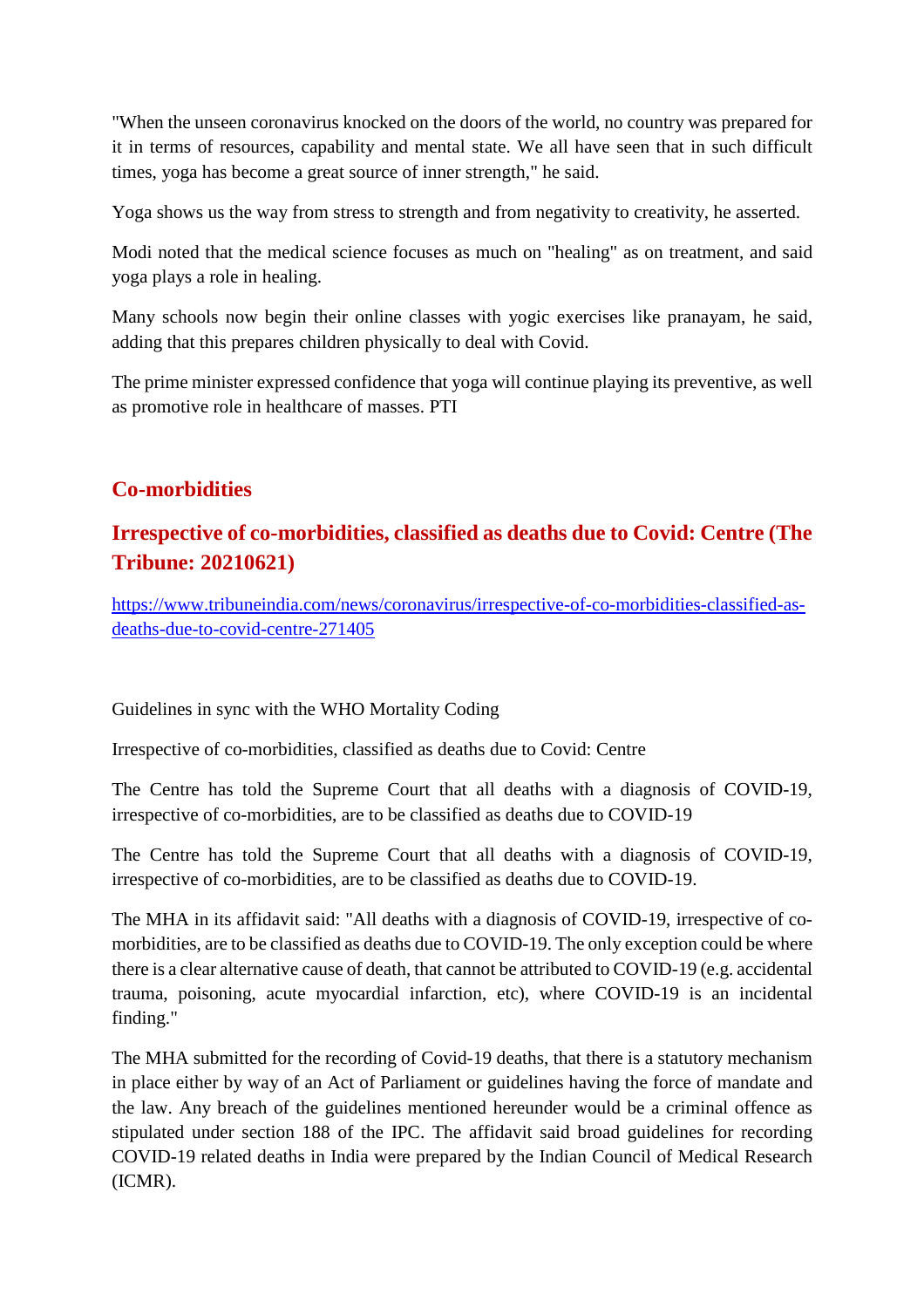"The guidelines clearly state positive deaths, implicate deaths related to COVID-19. Further, these guidelines are in sync with the WHO Mortality Coding", said the affidavit.

The affidavit said the ministry of health had released guidelines on the distinction between 'death audit' and 'death certification'. The Centre said the primary goal of certification of cause of death (death certificate) is to identify and correctly classify all deaths due to a medical condition (e.g., COVID-19) and to eliminate any discrepancy in coding to obtain true estimates of the burden of COVID-19 deaths. On the other hand, 'death audit' is an administrative exercise to identify gaps that contribute to the deaths of patients. The aim is to improve the quality of healthcare services by suitable corrective measures to prevent/minimize future deaths. "It is however submitted that, States/UTs may continue using their State-specific death audit proforma, provided it broadly captures the parameters as the indicative proforma", added the affidavit.

The MHA said in May, 2021, the Office of the Registrar General of India (ORGI) has also issued guidelines regarding registration of deaths and recording of the cause of death, wherein it was advised that the death of the person should be registered within the stipulated time within 21 days.

On May 24, the top court had suggested there must be a uniform policy and also some guidelines for issuance of death certificates for those affected with Covid-19. A bench comprising Justices Ashok Bhushan and M.R. Shah had said many a time reasons given in a death certificate can be a heart attack or lung failure, but these could be triggered by Covid-19. The bench asked Centre's counsel, "So, how are death certificates being issued?" The Centre filed an affidavit in response to the petitions filed by advocates Reepak Kansal and Gaurav Kumar Bansal citing Section 12(iii) of the Disaster Management Act (DMA) providing for ex gratia monetary compensation for the families of those who died during a notified disaster.

#### **UNEP India**

#### **Covid pandemic result of degradation of natural areas, species' loss, exploitation: UNEP India (The Tribune: 20210621)**

https://www.tribuneindia.com/news/coronavirus/covid-pandemic-result-of-degradation-ofnatural-areas-species-loss-exploitation-unep-india-271391

'Climate change, pollution and loss of biodiversity are three crises facing the entire planet and India'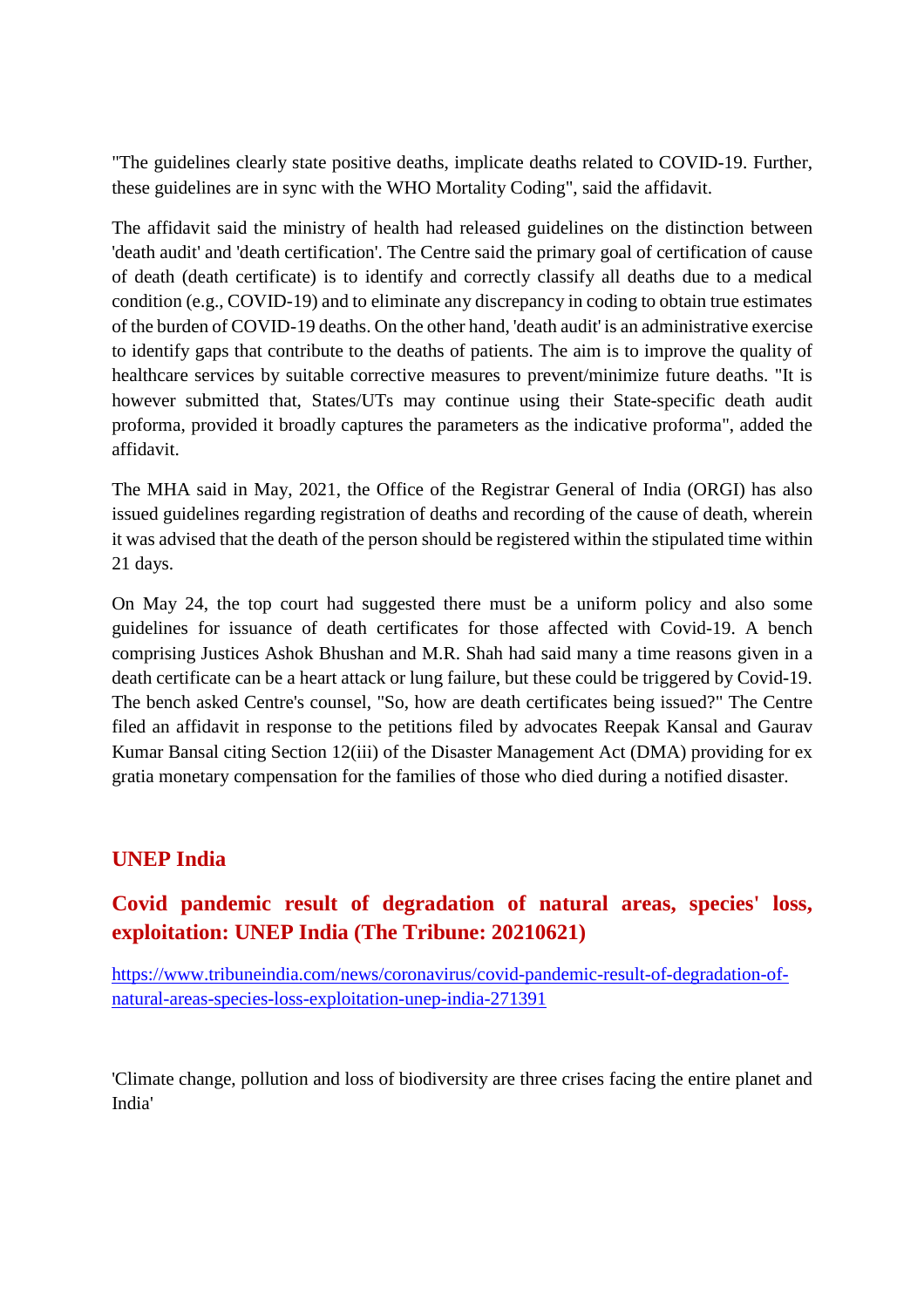Covid pandemic result of degradation of natural areas, species' loss, exploitation: UNEP India

India has taken the path of short-term economic interest over decades and this has diminished the ability of ecosystems.

The Covid-19 pandemic is a result of degradation of natural areas, species' loss and exploitation, UNEP country head Atul Bagai said, underlining that countries, including India, must intensify their efforts to prevent and reverse ecosystem degradation.

He also highlighted that climate change, pollution and loss of biodiversity are three crises facing the entire planet and India, and are interconnected.

India has taken the path of short-term economic interest over decades and this has diminished the ability of ecosystems to provide and support both humans and other life forms, the United Nations Environment Programme (UNEP) official said while speaking to PTI.

"The Covid-19 pandemic is a result of the degradation of natural areas, species' loss and exploitation. This needs to change. India is already making a concerted effort to reduce carbon dioxide emissions and be part of the global effort to reach net-zero emissions by 2050," he said.

"India must intensify these efforts and participate actively in the UN Decade for Ecosystem Restoration that was launched on the World Environment Day, 2021, to prevent, halt, and reverse the degradation of ecosystems," Bagai said.

Several actions on this front are relevant for India, which include taking policy and legislative action, raising awareness and making smart choices, he said.

"For a better future, India must work towards creating food systems that work with nature, reduce waste, and are adaptive to change and resilient to shocks. This could also take the form of halting purchases of products that are not certified as sustainable or pledging and donating for restoration initiatives," the UNEP official said.

Bagai said that a barrier to restoration is limited awareness of the negative effects of ecosystem degradation.

This can be rectified in many ways that include discussions on the value of ecosystems, campaigns that draw attention to climate change, biodiversity loss and pollution, empowering small-scale farmers and women farmers, changing patterns of consumption, challenging social norms and business practices, and capacity building and education, he said.

"We need to inculcate in India a culture that respects nature and cares for it. A healthier respect for nature will give us a healthier country and healthier people," Bagai said.

On the role of the youth on the climate change issue, he said they are part of the larger international youth movements demanding drastic and visible action in the face of global warming and climate justice, biodiversity loss, and development at the cost of the environment.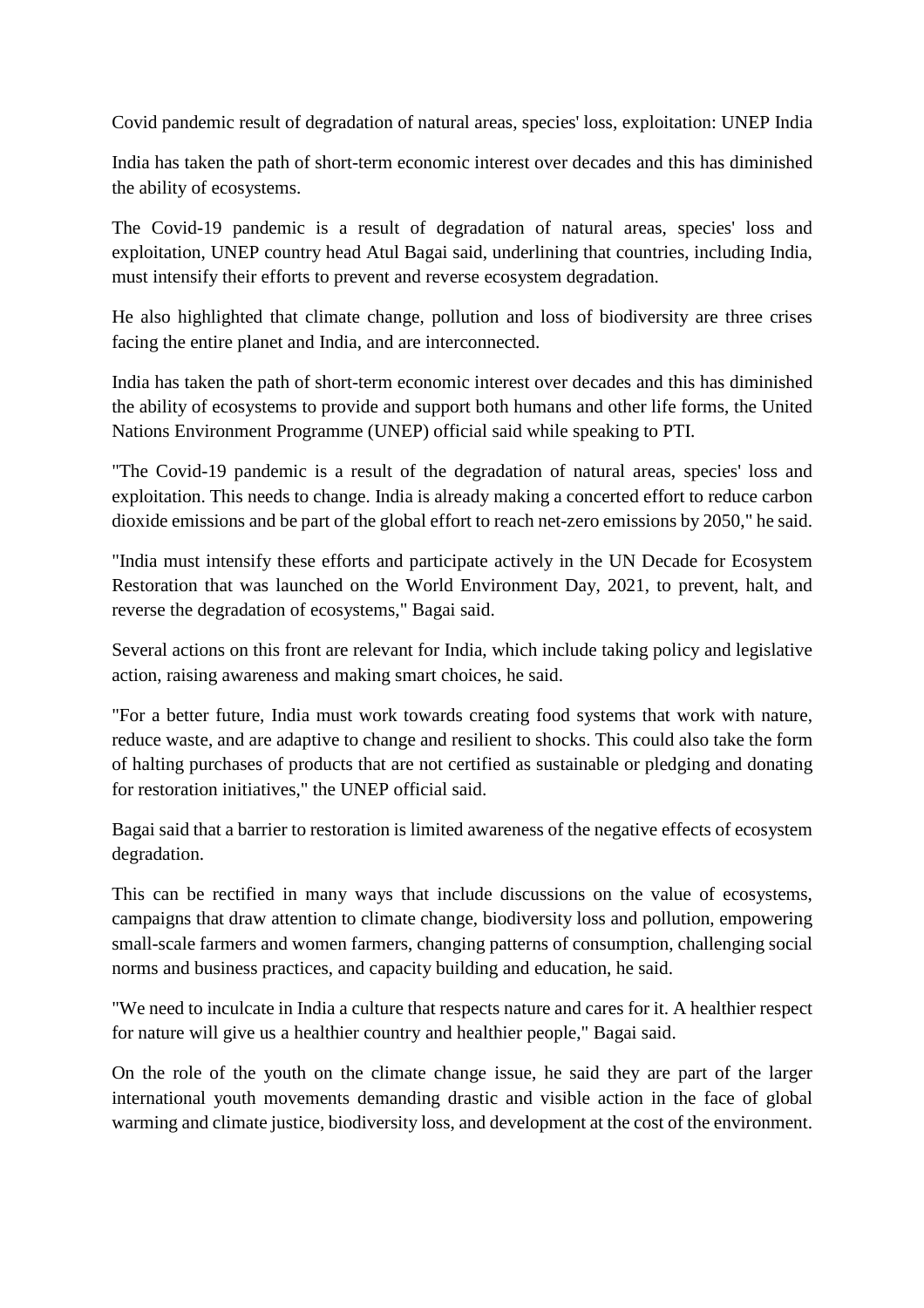"My best advice to young people who are concerned about environmental issues is two-fold - get informed and get involved. There is a wealth of opportunities to make a difference. Often the best place to get started is in your local community. There is much to be done, and we need everyone involved," he added.

In recent years, he said there has been a surge in global attention on marine litter and plastic pollution.

"However, scientific knowledge on marine plastic litter and effective countermeasures remains insufficient. Keeping this in mind, the UNEP is implementing two major projects in India that focus on plastic waste management and reduction of marine plastic pollution," Bagai said.

UNEP, with the support of the governments of Japan and Norway, is undertaking a multiyear assessment of how plastic finds its way into riverways, and ultimately the ocean through the 'CounterMEASURE' project and the India Norway Marine Pollution initiative.

Both projects aim to reduce marine litter and other pollutants from land-based sources and track plastic waste leakage from land into rivers.

'CounterMEASURE' has been working in Agra, Haridwar, Allahabad, Patna and Mumbai to address the problem of plastic waste. Technical studies have been conducted, including analysis of microplastics, macroplastics and mapping of plastic pollution hotspots in these cities and in the river Ganga, Bagai said.

The new phase of the project will look at the impact of plastic pollution on migratory species as well.

"We've also trained relevant stakeholders and conducted outreach for raising awareness and behaviour change. The UNEP is further supporting India by developing a national roadmap on marine plastic litter and hosting policy dialogues," he said.

Talking about the concept of inclusive wealth, Bagai said it is a measure of the social value, not dollar price, of all its capital assets, including natural capital, human capital and produced capital.

"It can provide insights into whether current growth is sustainable or is based on overexploiting natural capital. This information can help develop policy better suited to sustaining growth while better managing human and natural capital," he said.

On the other hand, he said the shortcomings of gross domestic product (GDP) as a measure of social well-being are now well known. GDP was introduced as an index of the size of a country's economy – an accounting measure of all goods and services produced in a country over a given period of time, Bagai said.

"Over time, however, it began to be used not just as a measure of market activity but a measure of a country's overall well-being. In doing so, GDP ignores the value of human capital, the nonmarket values of natural capital, and the economic value of environmental externalities, such as pollution," he said. PTI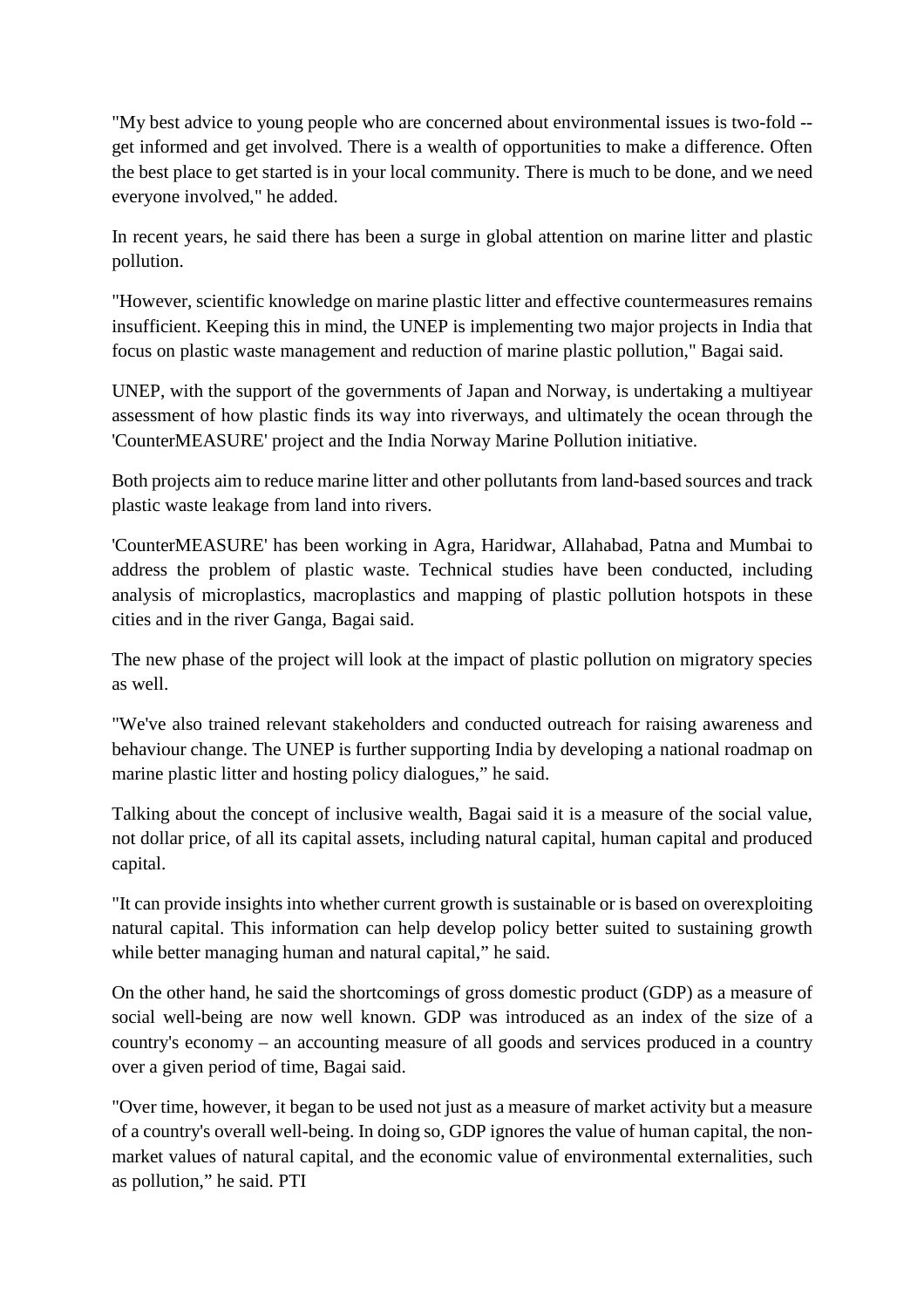#### **Depression**

#### **Screen time during Covid pandemic linked to depression (The Tribune: 20210621)**

https://www.tribuneindia.com/news/coronavirus/screen-time-during-covid-pandemic-linkedto-depression-271401

Nearly half of participants exhibited mild to moderate depression, with more than 70 per cent ranging from mild to severe depression

Increased screen time among young adults during the Covid-19 crisis correlated with a rise in pandemic-related mental distress, according to research.

A survey led by researchers from the Saint James School of Medicine in Saint Vincent, Caribbeans, found that nearly half of participants exhibited mild to moderate depression, with more than 70 per cent ranging from mild to severe depression.

Seventy per cent of participants also experienced mild to severe anxiety, and slightly more than 30 per cent could potentially meet DSM-IV-TR criteria for post-traumatic stress disorder (PTSD).

The increase in time spent viewing entertainment on a screen both before and during the pandemic was associated with a boost in anxiety scores. Students scored higher than nonstudents in pandemic-related distress.

"This study highlights that the pandemic did not simply affect people physically, but emotionally and mentally, with various groups being impacted to a greater extent than others," said Michelle Wiciak, a researcher from the Saint James School of Medicine.

"It reiterates that there is an increased need for mental health support during disastrous times," Wiciak added.

The research will be presented at the World Microbe Forum, taking place online from June 20 to 24.

The survey was based on 294 responses collected from participants ranging from 18 to 28 years old.

Screen time use was not different between genders. Still, there were gender differences in average scores in depression, anxiety and distress from Covid-19.

"The study is unique in having evaluated mental health status as a function of screen time," said Wiciak.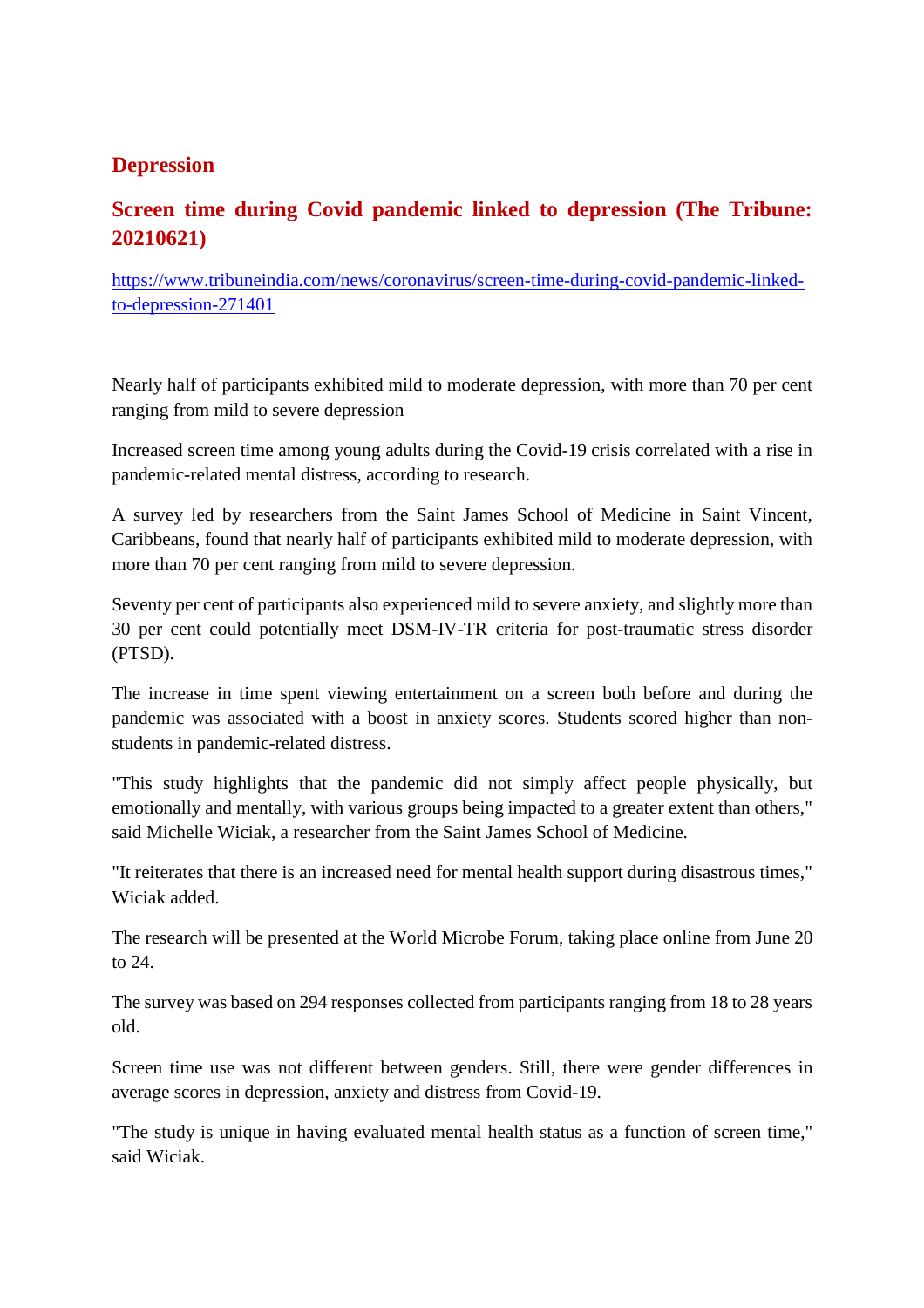"Since the pandemic shifted work and education to online, we wanted to gain more insight into that transition's impact. We did find unexpected results, potentially paving the way for future research and various protective factors, which can be vital in keeping a person healthy during tumultuous times,"

#### **India records 53,256 new Covid cases, lowest in 88 days**

#### **India records 53,256 new Covid cases, lowest in 88 days(The Tribune: 20210621)**

https://www.tribuneindia.com/news/nation/india-records-53-256-new-covid-cases-lowest-in-88-days-271830

The overall tally of Covid-19 cases in the country now stands at 2,99,35,221

A worker wearing a PPE suit sanitises the sitting area in a restaurant that reopened after authorities eased some restrictions and extended Covid induced lockdown till 30th June, in Kolkata, Tuesday, June 15, 2021. PTI

India logged 53,256 new coronavirus infections, the lowest in 88 days, taking the total tally of Covid cases to 2,99,35,221, while the active cases further reduced to 7,02,887, according to the Union Health Ministry data updated on Monday.

The death toll climbed to 3,88,135 with 1,422 fresh fatalities, the lowest in 65 days.

The active cases now comprise 2.35 per cent of the total infections, while the national Covid recovery rate has improved to 96.36 per cent, the data updated at 8 am showed.

A net decline of 26,356 cases has been recorded in the Covid caseload in a span of 24 hours.

As many as 13,88,699 tests were conducted on Sunday taking the total cumulative tests conducted so far for detection of COVID-19 in the country to 39,24,07,782.

The daily positivity rate was recorded at 3.83 per cent. It has been less than 5 per cent for 14 consecutive days, the ministry said, adding the weekly positivity rate has declined to 3.32 per cent.

Recoveries continue to outnumber daily new cases for the 39th consecutive day. The number of people who have recuperated from the disease surged to 2,88,44,199, while the case fatality rate has increased to 1.30 per cent, the data stated.

Cumulatively, 28,0036,898 Covid vaccine doses have been administered so far.

India's Covid tally had crossed the 20-lakh mark on August 7, 30 lakh on August 23, 40 lakh on September 5 and 50 lakh on September 16.It went past 60 lakh on September 28, 70 lakh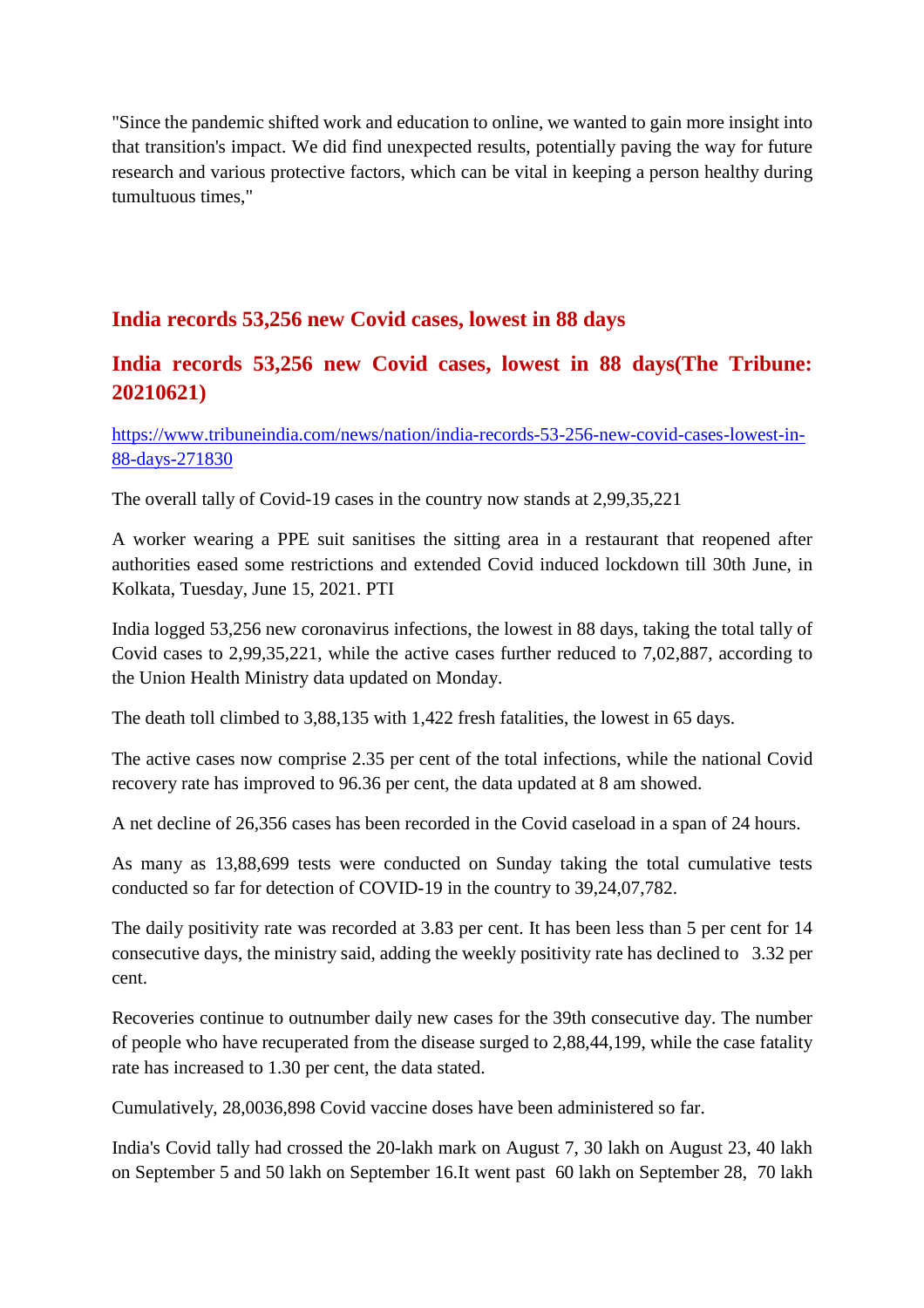on October 11, crossed 80 lakh on October 29, 90 lakh on November 20 and surpassed the one-crore mark on December 19.India crossed the grim milestone of 2 crore on May 4.

The 1,422 new fatalities include 605 from Maharashtra, 182 from Tamil Nadu, 120 from Karnataka and 112 from Kerala.

A total of 3,88,135 deaths have been reported so far in the country, including 1,17,961 from Maharashtra, 33,885 from Karnataka, 31,197 from Tamil Nadu, 24,914 from Delhi, 22,178 from Uttar Pradesh, 17,348 from West Bengal, 15,826 from Punjab and 13,387 from Chhattisgarh.

The ministry stressed that more than 70 per cent of the deaths occurred due to comorbidities.

"Our figures are being reconciled with the Indian Council of Medical Research," the ministry said on its website, adding that state-wise distribution of figures is subject to further verification and reconciliation. PTI

#### **Vaccines (Hindustan Times: 20210621)**

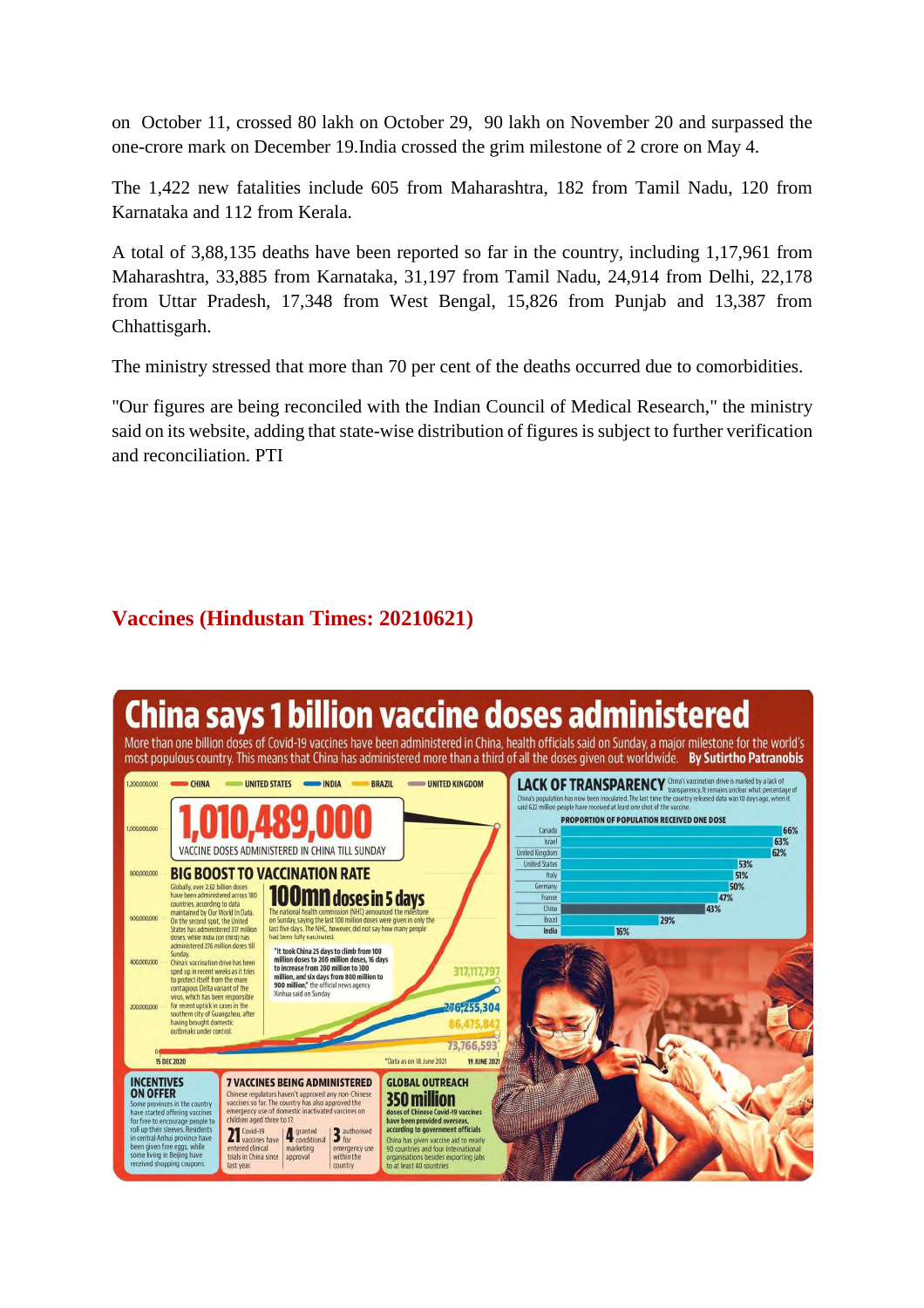#### **Wave**

#### **Wave on steady decline, expert's advice caution (Hindustan Times: 20210621)**

#### https://epaper.hindustantimes.com/Home/ArticleView

The daily positivity rate for Covid-19 in Delhi dropped to an all-time low of 0.17% on Sunday, even as the city reported 124 new infections, the lowest in over four months, underlining the Capital's turnaround after the brutal fourth wave of the viral outbreak. For the second day in a row, there were only seven new deaths reported in the city on Sunday, according to Delhi government data.

Sunday's positivity rate —proportion of samples tested that return positive for Covid-19 – in Delhi is the joint-lowest ever recorded in the city (tied with the positivity rate on February 16) since the start of the outbreak in March last year.

Positivity rate is a crucial metric that shows how widespread the virus is in the community, and over time it provides an idea of whether a region's testing strategy is adequate to contain the virus. The World Health Organization (WHO) recommends that this statistic remain below 5% for an outbreak to be considered under control. In Delhi, the daily positivity rate has now remained below that threshold for more than a month.

However, experts warned that as the city has started opening up the authorities should strictly enforce Covid appropriate behaviour such as wearing a mask and social distancing.

Dr Jacob John, former head of the clinical virology department at Christian Medical College in Vellore said, "People have to be responsible and there should be strict enforcement drives. Vaccination numbers also need to be increased gradually. The government should keep a close watch on Covid-19 trends and exercise caution before lifting restrictions from closed spaces such as gyms, cinema halls, etc," he said.

The fourth wave of the pandemic has now seen a steady drop for eight consecutive weeks in the city. The seven-day average of new infections – which denotes a region's Covid-19 curve – had touched a peak of 25,294 new cases a day on April 23, but has now dropped to 165 cases a day in the past week, a drop of over 99% from the peak, according to HT's Covid-19 dashboard.

This drop in cases over the past few weeks has prompted the government to begin a phased opening up of the city since the start of June. On Sunday, the government said bars in the city can reopen with 50% seating capacity from Monday, so can public parks, gardens, golf clubs and outdoor yoga activities. The latest order comes in addition to the previously enforced opening up of services like Metro, buses, markets, shops and multiplexes etc.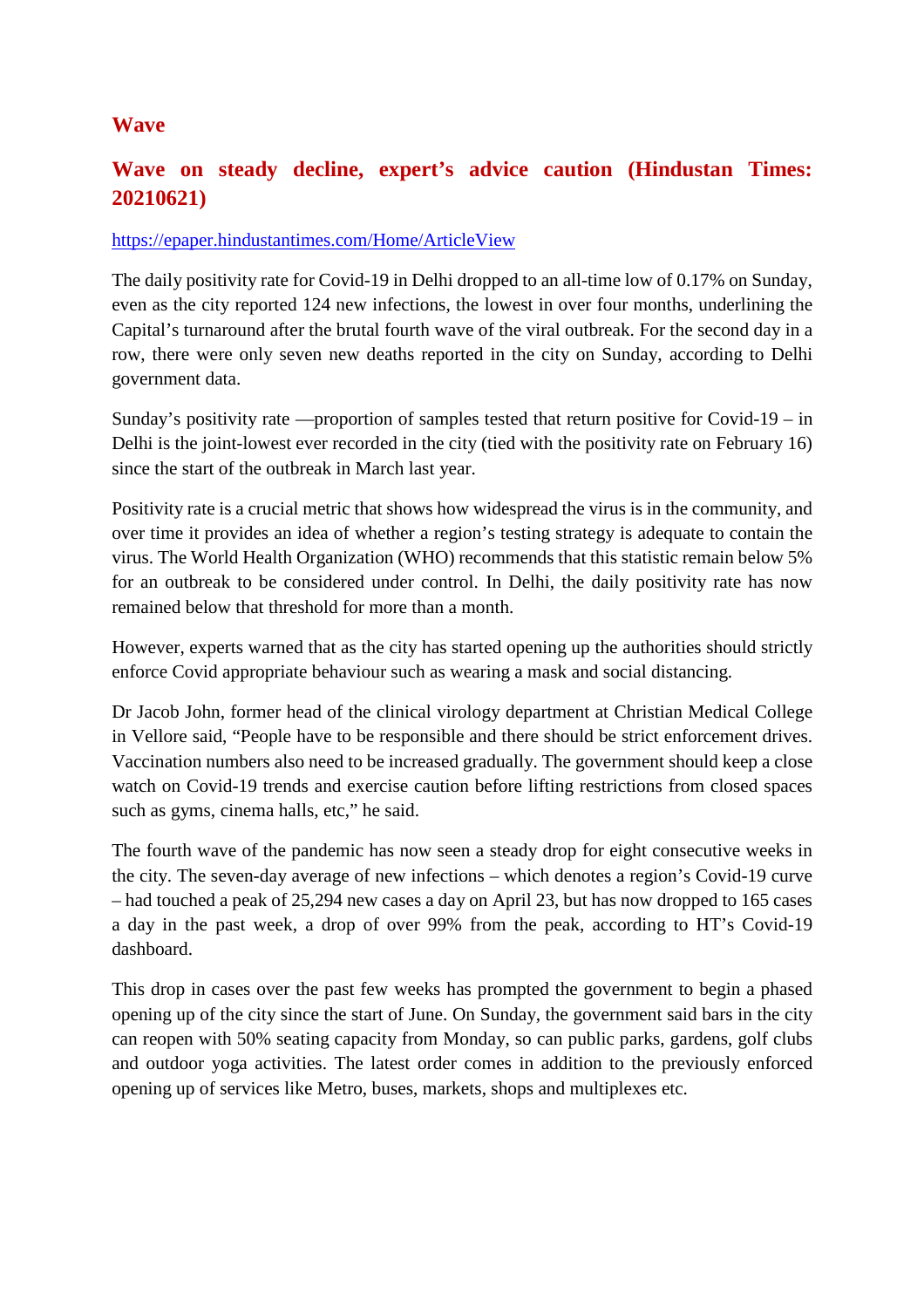A government spokesperson said chief minister Arvind Kejriwal has directed all authorities to follow the strictest measures against those who are found flouting the norms.

#### **COVID-19: Experts recommend throat gargle sample test for children**

#### **COVID-19: Experts recommend throat gargle sample test for children (The Hindu: 20210621)**

https://www.thehindu.com/news/national/karnataka/covid-19-experts-recommend-throatgargle-sample-test-for-children/article34874688.ece

If the recommendations of a 13-member expert committee headed by cardiologist Devi Prasad Shetty are implemented by the State government

#### **Alzheimer's**

#### **Malayali researcher to study gender connection of Alzheimer's (The Hindu: 20210621)**

https://www.thehindu.com/news/national/kerala/malayali-researcher-to-study-genderconnection-of-alzheimers/article34869354.ece

She receives Canadian post-doctoral fellowship to probe role of G-protein-coupled receptors

After a recent finding by the Cleveland Clinic indicated that the COVID-19 infection has a relationship with conditions such as brain inflammation that happens in Alzheimer's disease, research on the mode of pathogenesis in Alzheimer's is gaining critical attention.

#### **Coronavirus | Most infections**

#### **Coronavirus | Most infections in second wave in Tamil Nadu were due to Delta variant: study (The Hindu: 20210621)**

https://www.thehindu.com/news/national/tamil-nadu/coronavirus-most-infections-in-secondwave-in-tamil-nadu-were-due-to-delta-variant-study/article34868066.ece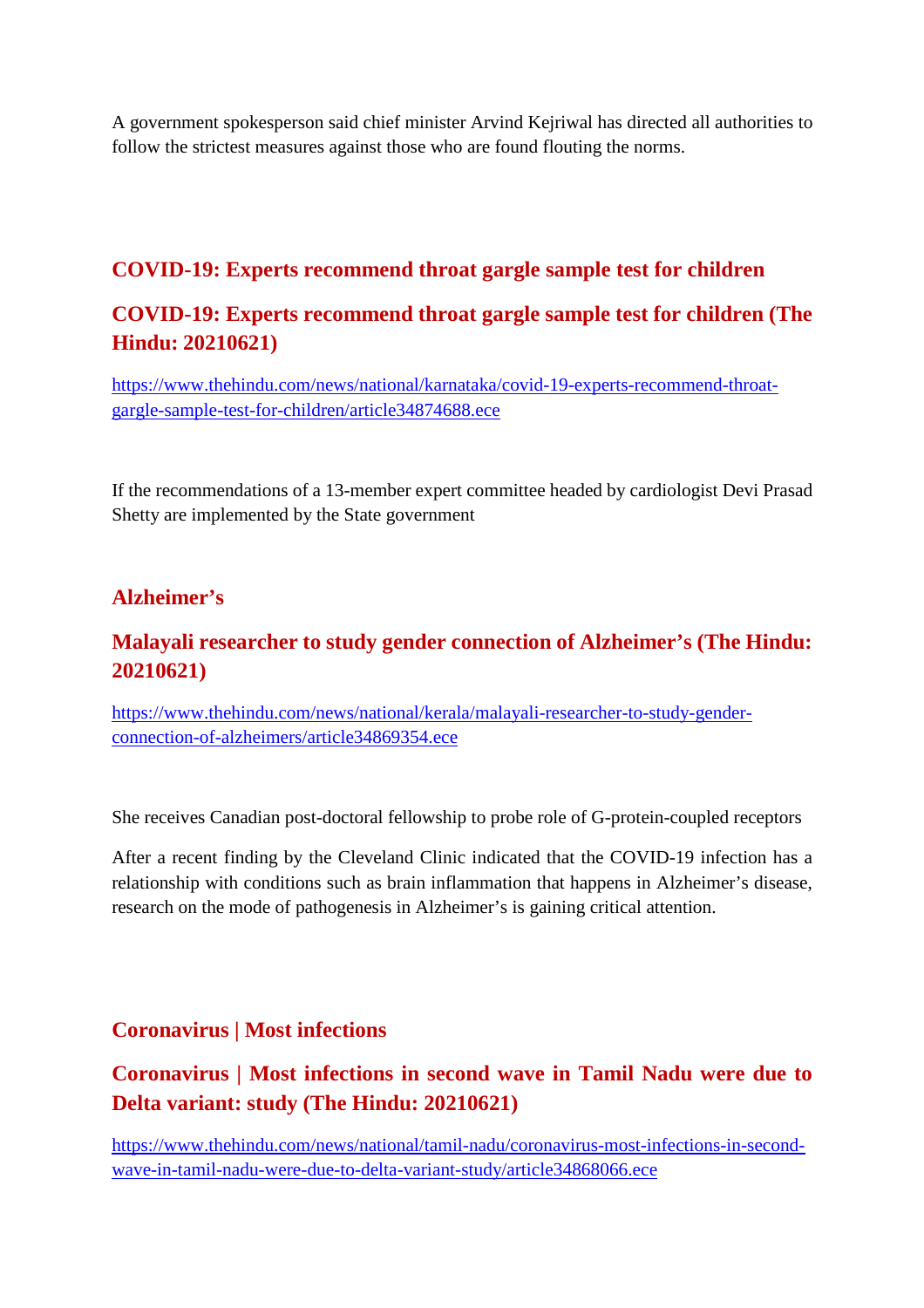Delta variant was observed in 70% of the samples collected

Most of the infections during the second wave of COVID-19 in the State were due to the Delta variant, a study has shown.

#### **COVID-19 | Health infrastructure**

**COVID-19 | Health infrastructure has increased up to 45-fold to brace successive waves, Centre says in SC(The Hindu: 20210621)**

https://www.thehindu.com/news/national/covid-19-health-infrastructure-has-increased-up-to-45-fold-to-brace-successive-waves-centre-says-in-sc/article34864011.ece

The Centre told the Supreme Court that the nation's health infrastructure has increased up to 45-fold to brace successive waves of COVID-19 pandemic.

#### **Sputnik (The Asian Age: 20210621)**

http://onlineepaper.asianage.com/articledetailpage.aspx?id=15663627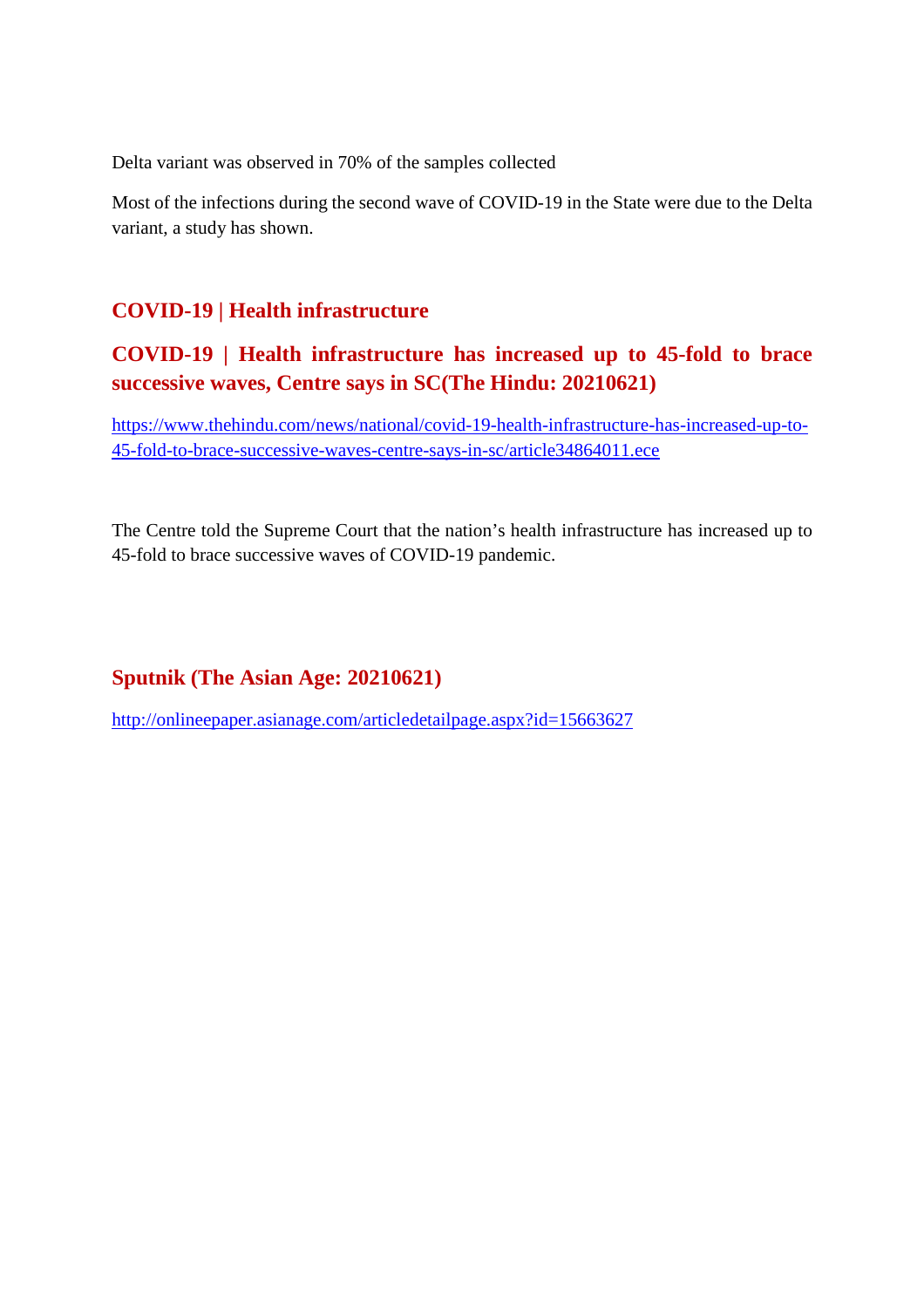# Covid: Delhi likely to get **Sputnik V jabs by June 25**

### 15,76,775 fully vaccinated in city so far: Delhi govt

#### **AGE CORRESPONDENT** NEW DELHI, JUNE 20

Denizens of the national capital will have to wait for some more days as the roll out of Russian Covid-19 vaccine Sputnik V at Indraprastha Apollo and Madhukar Rainbow Children's Hospital in Delhi has been delayed for some days.

The facility in Delhi will tentatively start administering the two-dose vacering the two-dose vac-<br>cine by June 25, said a<br>spokesperson of Apollo<br>Hospitals. Earlier, the jabs of Sputnik V were slated<br>to start by June 20. According to an official of Madhukar Rainbow Children's Hospital, there is a delay on the part of the suppliers. "We are<br>expecting (roll out) next week." he said.

Fortis Healthcare, which had said it would make<br>Sputnik V available at its Gurgaon and Mohali hospitals from Saturday, also has not started administering the Russian vaccine so far. "The rollout did not happen on **FORTIS HEALTHCARE,** which had said it would make Sputnik V available at its Gurgaon and Mohali hospitals from Saturday, has not started administering the Russian vaccine so far. "The rollout did not happen on Saturday. We expect there will be some clarity on Monday." an official said.

Saturday. We expect there will be some clarity on Monday," an official said. The Centre has fixed the price of the vaccine at ₹1.145 per dose. The maximum price of Covishield for private Covid-19 vaccination centres (CVCs) has been fixed at ₹780 per dose. while that - of Covaxin is ₹1,410 per dose. Gamaleya Russia's National Research Institute of Epidemiology and Microbiology has<br>developed Sputnik V and the Russian Direct Investment Fund (RDIF) is marketing it globally. Hyderabad-based Dr Reddy's Laboratories, the marketing partner for the

vaccine in the country. has been importing the shots from Russia. Over a period of time, the vaccine is also going to be manufactured in India. Sputnik V uses two different viruses that cause the cold common (adenovirus) in humans. It employs a different vector for each of the two shots, given 21 days apart.

According to Gamaleya<br>and the RDIF, Sputnik V has demonstrated an efficacy rate of 92 per cent.

A total of 85,907 vaccine doses were administered in the national capital on Saturday of which 52,060 wre give to beneficiaries in the 18 to 44 years age group, Delhi MLA Atishi said.

So far, 65,14,825 vaccines have been administered and a total of 15,76,775 people have been fully vaccinated, the AAP<br>leader said in the daily vaccination bulletin. On Saturday, 60,443 people were given their first dose of vaccine while 25,464 received the second and final dose.

#### **Yoga Day Programme ((The Asian Age: 20210621)**

http://onlineepaper.asianage.com/articledetailpage.aspx?id=15663668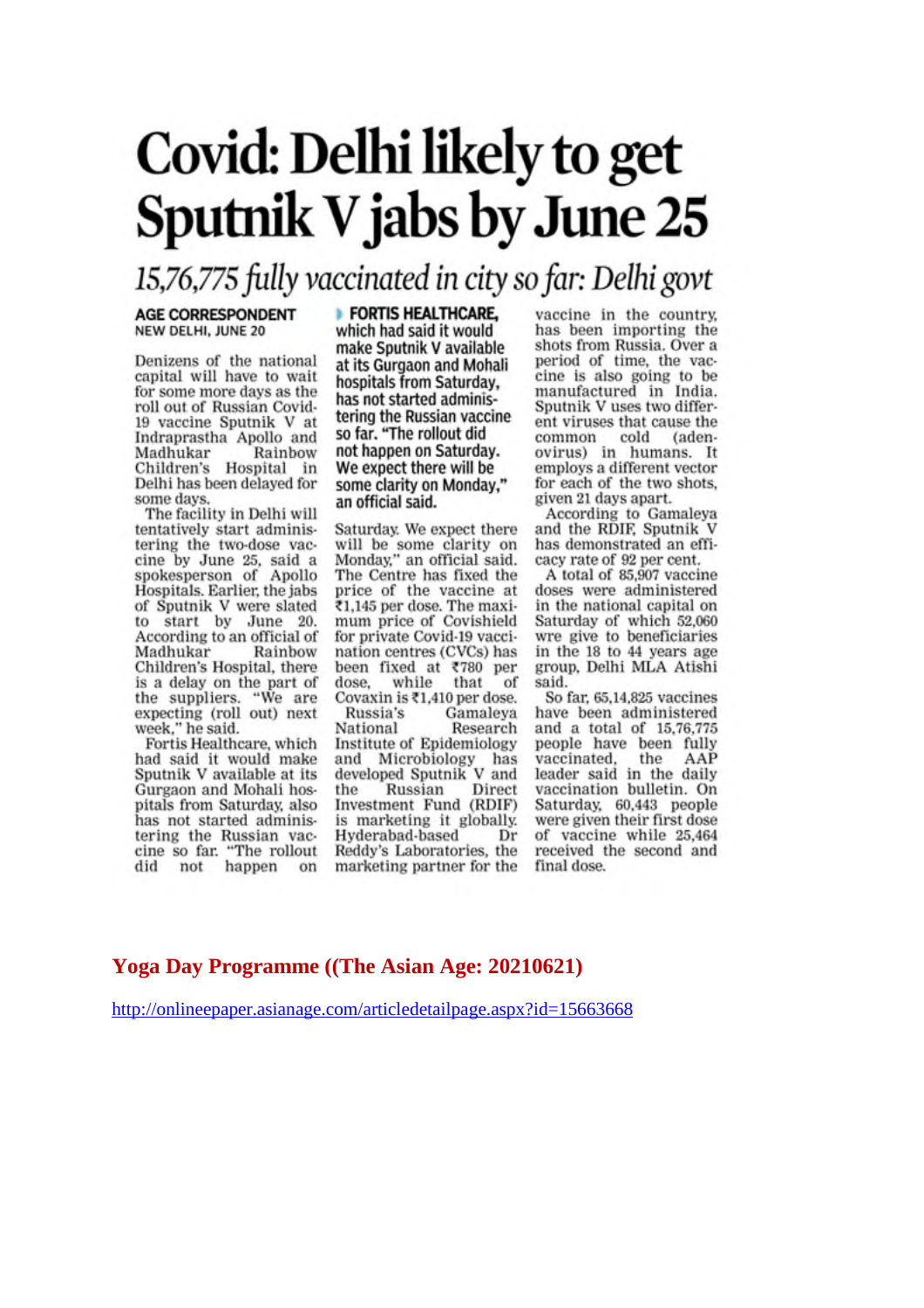

Girls perform yoga ahead of International Yoga Day in Surat on Sunday.

# **PM Modi to address Yoga** Day programme today

New Delhi, June 20: Prime Minister Narendra Modi will on Monday morning address a programme to mark International Yoga Day whose theme this year is 'Yoga For Wellness'.

"Tomorrow, June 21, we will mark the seventh Yoga Day. The theme this year is 'Yoga For Wellness', which focuses on practising Yoga for physical and mental<br>wellbeing," PM Modi tweeted.

"Around 6:30 am tomorrow, will be addressing the<br>Yoga Day programme," he said.

The Ayush ministry, which is the nodal ministry for International Day of Yoga (IDY), in a statement has said that in view of the Covid pandemic and the consequent restrictions on congregational activities, the lead event of the day will be a televised programme with Prime Minister Modi's address being the highlight.

Scheduled to start at 6.30



Narendra Modi

am on all Doordarshan channels on Monday, the event will also include an address by minister of state for Ayush Kiren<br>Rijiju and a live yoga demonstration by the Morarji Desai National Institute of Yoga, the ministry said in a statement.

Meanehile, Prime Minister Narendra Modi wrote to **Brazilian** President Jair Bolsonaro and Sri Lankan President Gotabaya Rajapaksa last month and thanked them for their cooperation in celebrating the International Day of Yoga.

In his letter to President Rajapaksa, Modi expressed his gratitude for making

Prime Minister Narendra Modi wrote to Brazilian President Jair **Bolsonaro and Sri Lankan President** Gotabaya Rajapaksa last month and thanked them for their cooperation in celebrating the **International Day of Yoga** 

> Yoga Day celebrations in Sri Lanka a resounding success every year.

The PM, in the letter<br>dated May 25, noted that the 'Yoga For Wellness' theme this year reflected<br>the concern for the good health and wellbeing of people across the globe, according to a tweet by the Indian mission in Lanka.

In his letter to Brazilian President Bolsanaro dated May 14, Modi said in 2014, the overwhelming response of the United **Nations General Assembly** to recognise June 21 as<br>International Day of Yoga underlined the universal appeal of Yoga that transcends all barriers.  $-PTI$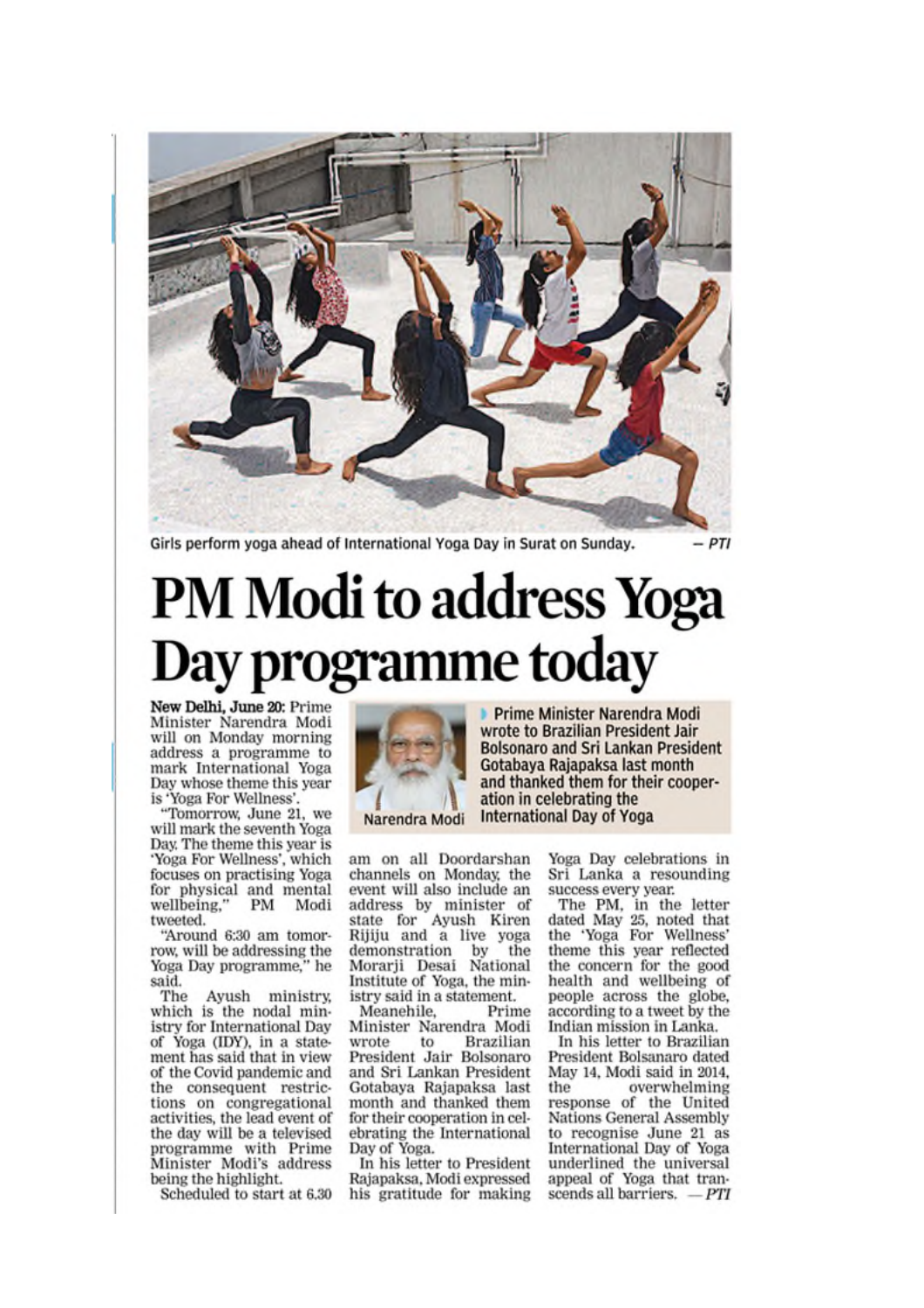**New Cases (The Asian Age: 20210621)**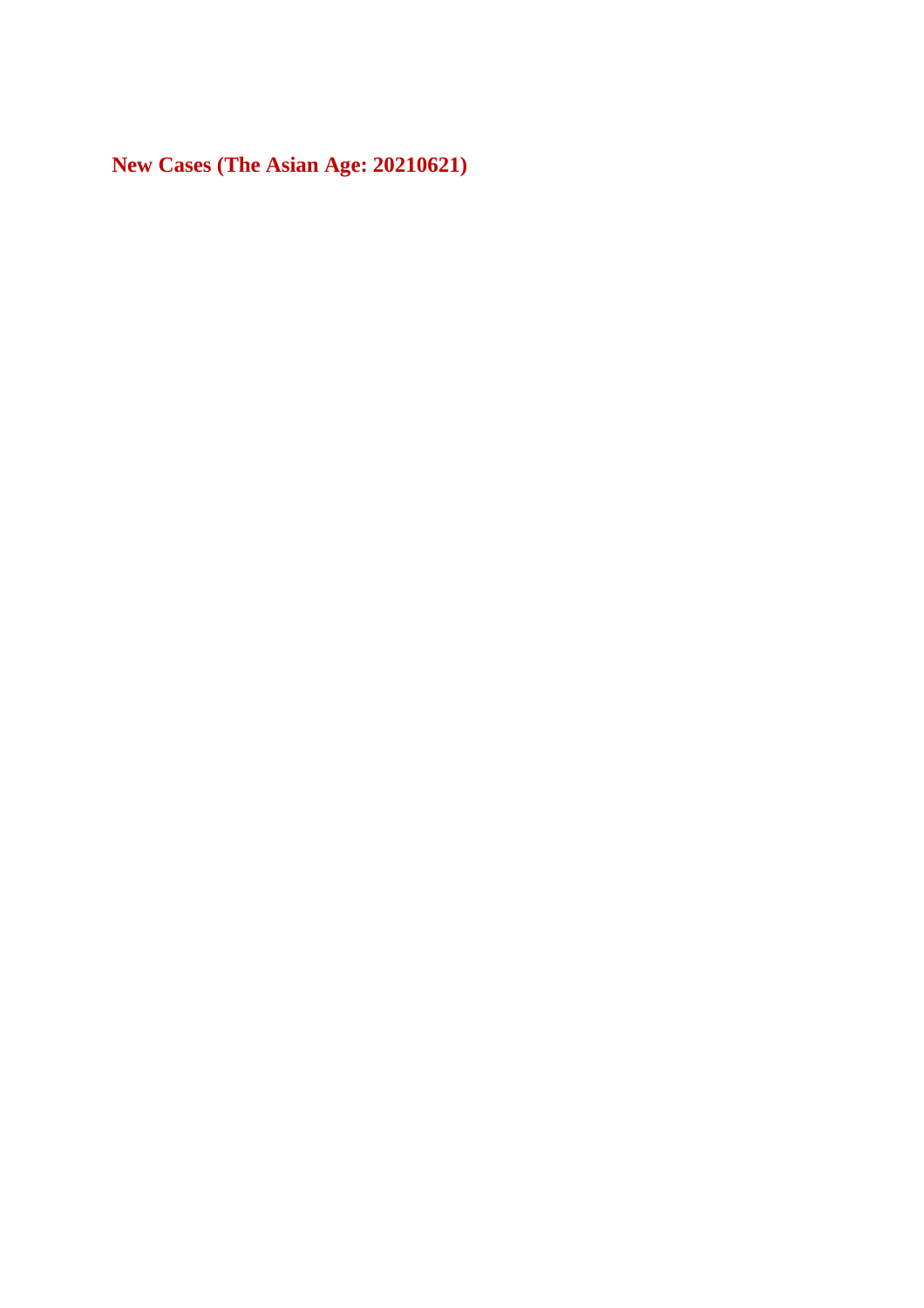# India records lower than 60,000 cases in 81 days

Country sees 1,576 deaths & 87,619 recoveries in 24 hours

#### **AGE CORRESPONDENT** NEW DELHI, JUNE 20

With 58,419 new Covid-19 cases in the last 24 hours. India recorded less than 60,000 fresh infections after 81 days, according to the Union health ministry's data on Sunday. The country witnessed as<br>many as 1,576 deaths and 87.619 recoveries in the last 24 hours.

With the new cases, the<br>cumulative caseload has climbed to 2,98,81,965 including 7,29,243 active cases. The daily positivity rate in the country stands at 3.22 per cent while the weekly positivity rate is<br>currently at 3.43 per cent. The daily positivity rate has remained below 5 per cent for 13 consecutive days.

As many as 3,86,713 people have succumbed to the Covid-19 infection so far while the recoveries reached 2,87,66,009. As daily recoveries continue to outnumber the daily new cases for the 38th consecutive day, the recovery rate is currently at 96.27 per cent.

According to the Indian<br>Council of Medical Research (ICMR), a total of 39,10,19,083 samples were tested for Covid-19 up to June 19. Out of these,  $18.11,446$  samples were tested on Saturday.<br>The Union health ministry informed that 27,66,93,572 vaccine doses have been administered so far under the vaccination drive in the country.

While many states eased Covid-19 relaxations, the Haryana government, on Sunday, extended the Covid-19 guidelines in the state for another week till June 28. Uttarakhand

## **India begins free Covid-19** jabs for all above 18 today

#### **AGE CORRESPONDENT NEW DELHI JUNE 20**

Narrowing Narrowing the gap<br>between jabs and arms, the India will begin its free Covid vaccination drive for population above the<br>age of 18 from Monday,<br>June 21. The move came in force after Prime Minister Narendra Modi on June 7, announced that the central government will provide free coronavirus vaccine to states for inoculation of all adults and had also asserted that vaccine supply would be increased significantly in the country in coming days.

All citizens above the age of 18 can get free vaccination at government facilities from June 21. Several states had already declared free vaccines for all. All vaccination centres, government and private, would provide onsite registration facilities for both

chief minister Subodh Uniyal has announced that a Covid-19 curfew will be imposed in the state from June 22 to June 29 with certain relaxations. Kerala reported 11,647 fresh Covid cases and 112 deaths while Andhra Pradesh reported 5,646 new cases of Covid-19 on Sunday, taking the active caseload in the state to 63,068. Karnataka reported 4,517 new Covid cases and 120 deaths in 24 hours. Delhi reported 124 fresh cases of coronavirus

individuals and groups. Citizens need not pre-register themselves on CoWin or Aarogya Setu app.

As per centre, states may avail the facilities of **Common Service Centres** and Call Centres to help citizens book slots for vaccination. The Centre will buy 75 per cent of the total vaccine production from vaccine manufacturers and give it free to the state governments. The central government also bears the responsibility of 25 per cent of the work related to vaccination with the states, an arrangement that was implemented in the weeks following the announcement.

However, private sector hospitals can continue to procure 25 percent of vaccines, but their service charge would be capped at ₹150 per dose over fixed price of the vaccine. State governments may monitor the price being so charged.

on Sunday, taking the active case tally in the city to 2,091. The city also registered 7 deaths in the past 24 hours.

The ministry stressed that more than 70 per cent of the deaths happened due to comorbidities.

"Our figures are being reconciled with the Indian Council of Medical<br>Research," the ministry said on its website, adding that state-wise distribution of figures is subject to further verification and reconciliation.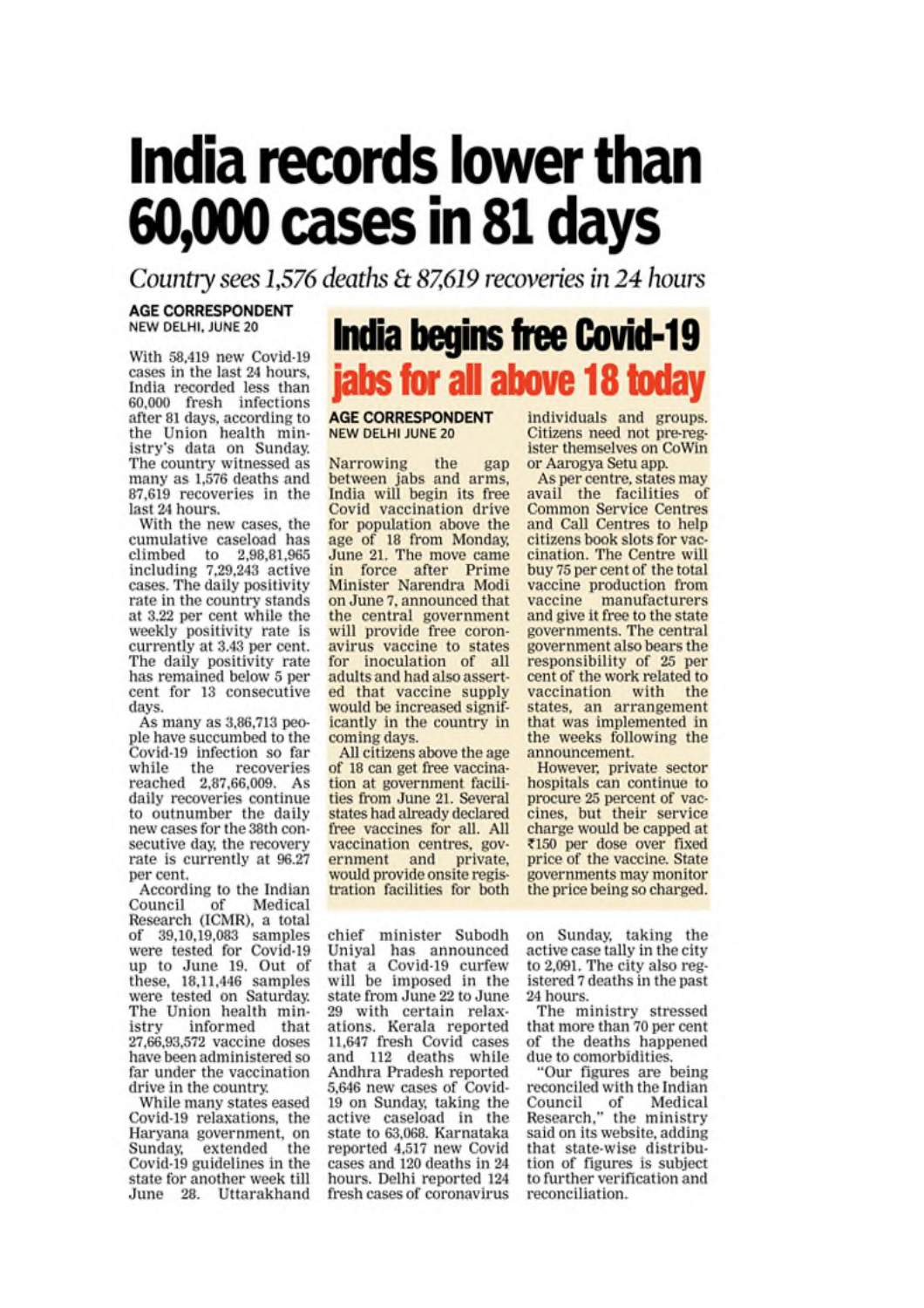#### **Vaccination (Hindustan: 20210621)**

https://epaper.livehindustan.com/imageview\_876411\_138769716\_4\_1\_21-06- 2021\_3\_i\_1\_sf.html

# अभियानः युवाओं के लिए मुफ्त टीकाकरण आज से

पहले पंजीयन जरूरी नहीं टीकाकरण के नए चरण में 18 साल से ज्यादा उम्र के सभी लोगों को निशुल्क खुराक दी जाएगी। इसका पूरा खर्च केंद्र सरकार उठाएगी। अब कोविन एप पर पहले से पंजीयन अनिवार्य नहीं है।

जाएंगे। मध्य प्रदेश सरकार ने एक दिन में 10 लाख लोगों को खुराक देने का लक्ष्य तय किया है। यूपी-बिहार-उत्तराखंड औरदिल्ली में भी सोमवार को नया रिकॉर्ड बनाने की तैयारी की गई है।

नई दिल्ली | एजेंसी

कोरोना के खिलाफ टीकाकरण मुहिम सोमवार से और तेज होने जा रही है। प्रधानमंत्री नरेंद्र मोदी ने युवाओं को भी मुफ्त टीके देने का ऐलान किया है, जिसकी 21 जून से शुरुआत हो रही है। वहीं, मध्य प्रदेश, ओडिशा समेत कई राज्यों में बड़े पैमाने पर टीके लगेंगे।

हरियाणा ने एक दिन में 2.5 लाख टीके लगाने का लक्ष्य रखा है तो ओडिशा में तीन लाख टीके रोज लगाए

**Sugar (Hindustan: 20210621)**

https://epaper.livehindustan.com/imageview\_876411\_138771290\_4\_1\_21-06- 2021\_3\_i\_1\_sf.html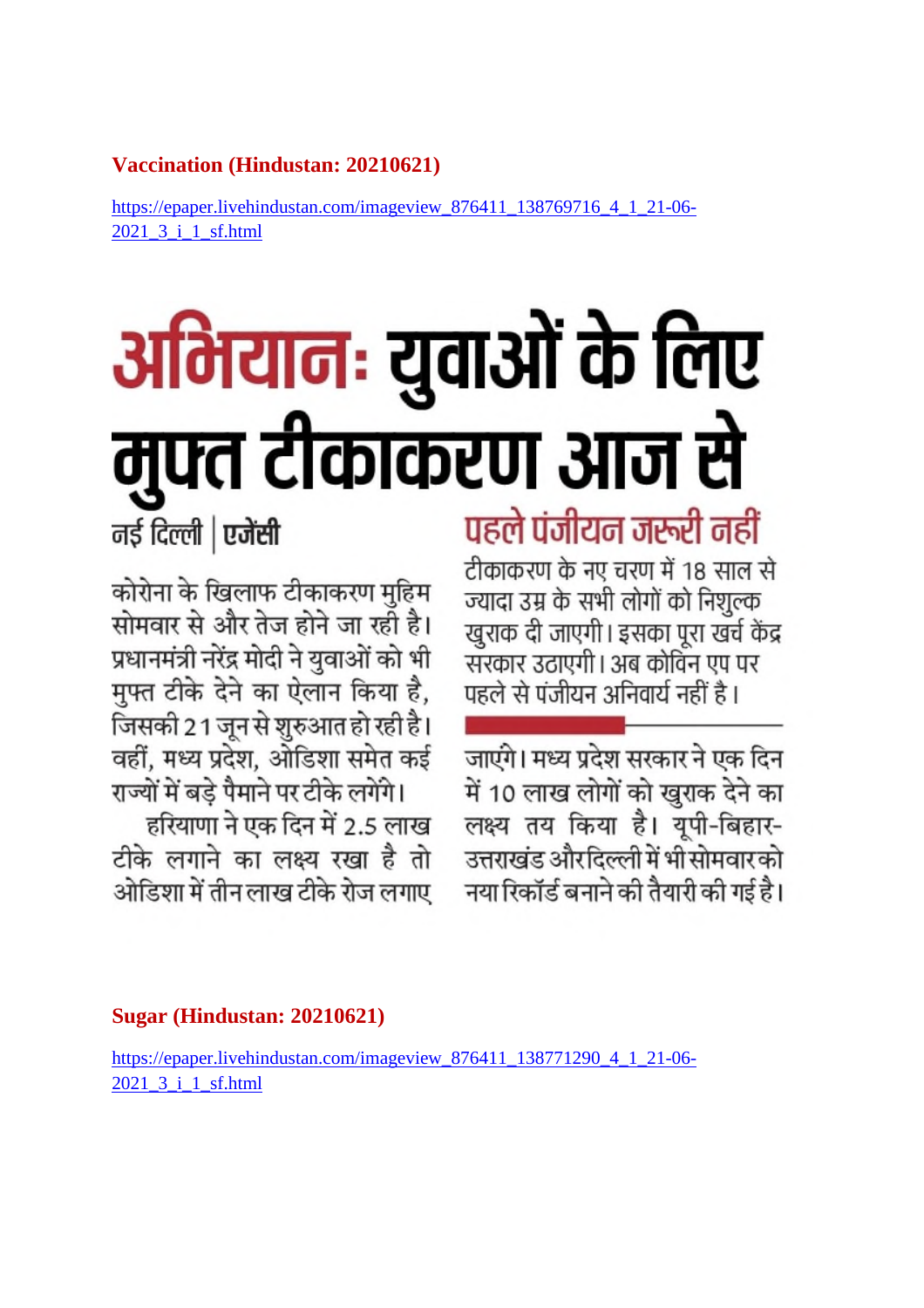# खोज : कोविड के बाद बढी शुगर नियंत्रित करेगी दवा

नई दिल्ली | विशेष संवाददाता

कोरोना संक्रमण से ठीक होने के बाद कई लोगों में अनियंत्रित मधुमेह ( हाइपरग्लेसेमिया ) के मामले मिल रहे हैं। इसे नियंत्रित करने में डीपीपी-4 इन्हिबिटर सबसे सुरक्षित पाए गए हैं। सीएसआईआर द्वारा विकसित मधुमेह की दवा बीजीआर-34 में ये तत्व प्राकृतिक रूप से मौजूद हैं क्योंकि इनका स्रोत दारुहरिद्रा है जिसका इस्तेमाल इस दवा को बनाने में किया गया है।

मधुमेह जर्नल डाइबिटीज में प्रकाशित शोध के अनुसार अस्पताल से ठीक होकर आने के बावजूद 14.4 फीसदी कोरोना रोगी हाइपरग्लेसेमिया के शिकार हो रहे हैं। एल्सवियर जर्नल की रिपोर्ट के अनुसार डीपीपी-4 इन्हिबिटर में मुख्यतः तीन शर्करा अवरोधक होते

## राहत

- सीएसआईआर की बीजीआर-34 दवा में मौजूद तत्व असरकारी
- तीन अलग-अलग अध्ययनों में सर्वाधिक प्रभावी होने की पुष्टि

हैं जिनमें सीटाग्लिप्टिन, लिनाग्लिप्टिन तथा विन्डाग्लिप्टिन शामिल हैं। सीएसआईआर लखनऊ की प्रयोगशाला एनबीआरआई के वैज्ञानिक डा. एकेएस रावत ने कहा कि दारुहरिद्रा के इस गुण के कारण ही इसे बीजीआर में शामिल किया गया। इसमें दो और तत्व गुड़मार और मेथी मौजूद हैं जो मधुमेह नियंत्रित करते हैं। केम रेक्सीव जर्नल में प्रकाशित शोध में कहा गया है कि जिमनेमिक एसिड का स्रोत गुड़मार औषधीय पादप है।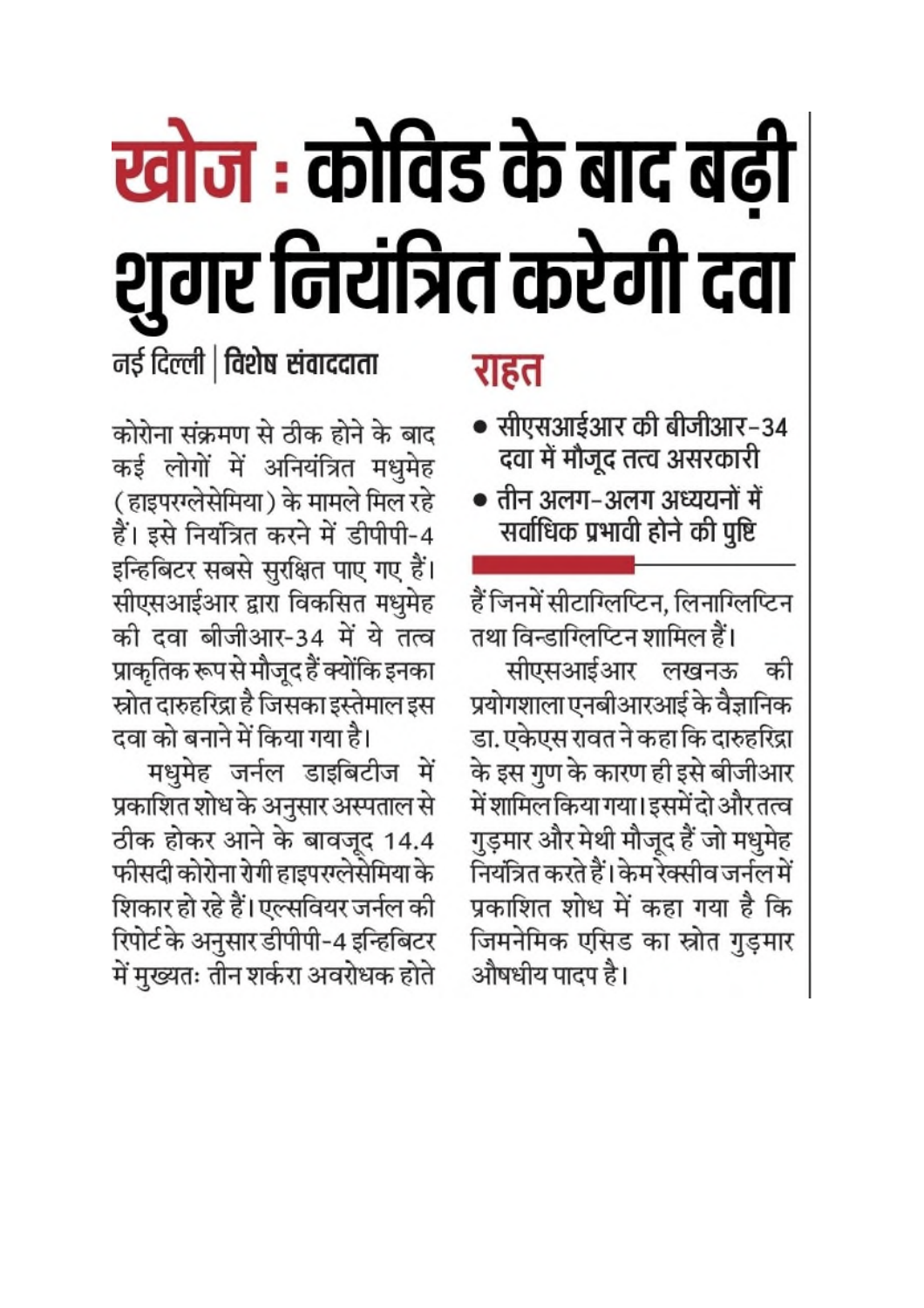#### Vaccination

As India gets vaccinated, women are falling behind. We must mind this gap (TheIndian Express: 20210621)

https://indianexpress.com/article/opinion/columns/centre-must-make-way-for-states-in-covidfight-7368026/

https://indianexpress.com/article/opinion/columns/as-india-gets-vaccinated-women-arefalling-behind-we-must-mind-this-gap-covid-7368044/

Ashwini Deshpande writes: Mass vaccination can succeed only when we take into account structural inequalities, recognise the specific challenges these impose, and find solutions to circumvent them.

At a vaccination centre in New Delhi (Express photo/Amit Mehra)

The second wave of Covid-19 is finally slowing down after tearing through India with a ferocity that the country was tragically underprepared to handle. Given that public health was a low priority item for government expenditure for decades, expecting the medical infrastructure to be ramped up, even though it was urgently needed in the wake of the pandemic, might have been unrealistic. Some might argue that decades of neglect cannot be reversed within months.

But if a radical overhaul was difficult, there were, and continue to be, several interventions that are not at all infeasible, provided there is adequate recognition of the gravity of the problem, a willingness to engage with scientific evidence and the political will to act on immediate recommendations.

When the caseload was low between October 2020 and February 2021, the government could have made productive use of the lull to push for speedy and free mass vaccination, as many experts had recommended. But it did not, because it believed that India had won the war against the pandemic, that India was somehow immune to second waves which had ravaged other countries around the world.

The roll-out was slow and marked by a complicated and inefficient procurement and pricing policy, which threatened to exacerbate inequalities in access to vaccines between states and between the rich and the poor.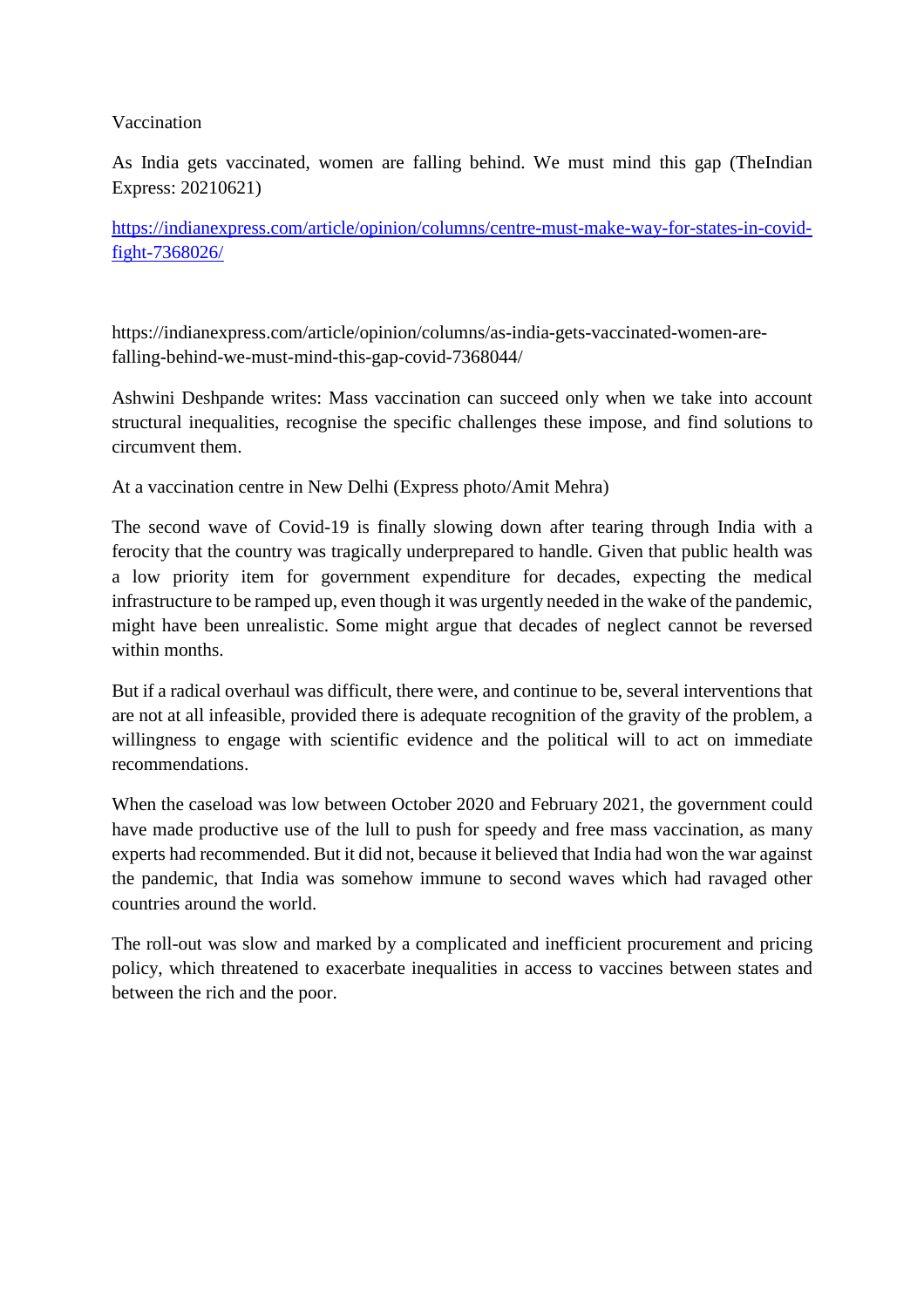After a great deal of tumult and the loss of precious time, the central government has announced a course correction and decided on the central procurement of vaccines. This is long overdue and a welcome move.

As the country gears up towards accelerating the vaccination drive, we need to be mindful of the ground realities that could impede the progress towards mass vaccination. In addition to the slow pace and the abysmally low absolute numbers of people vaccinated, women are getting left behind in the ever-lengthening vaccine queue. At the Centre for Economic Data and Analysis (CEDA), Ashoka University, we have created a moving map that shows the gender gap (female to male ratio) in vaccinations by district each day since vaccinations started (https://bit.ly/3w6vR68).

Till June 3, 2021, this ratio for India was 0.90, which means that 90 women received Covid vaccine doses for every 100 men vaccinated. The vaccination programme was unrolled in phases. Phase 1 started on January 16 and covered all healthcare and frontline workers, a large proportion of whom were women. Subsequent phases opened up vaccine eligibility to different age groups.

The CEDA maps reveal that as vaccination has opened up to the larger sections of the general public, the ratio has declined. In other words, the ratio in the first phase was high because women formed a high proportion of frontline health workers. As citizens are voluntarily getting vaccinated, women are falling behind, which is a matter of concern.

One might legitimately ask whether adopting a gender lens to assess the progress on vaccinations is the right approach when, surely, the overarching aim should be to prevent mortality. This should mean that we should put sections with higher vulnerability to the disease, men or women, young or old, ahead in the vaccine queue. Undoubtedly. However, the problem is that there is no official data for India, sliced by age group, gender, state, rural-urban residence or any other classification, which would help identify these sections accurately, and be a good guide to plan proper targeting.

Analysis of early evidence, based on crowdsourced data, suggests that men have a higher overall burden of the disease, but women have a higher relative risk of Covid-19 mortality in India. A study in Lancet indicates that while globally men are at greater risk of mortality, in some countries (and India is one of them), the case fatality rate is higher among women than men (https://bit.ly/3gqZb0C).

This is subject to data caveats.

In a country with low smartphone penetration, lack of English fluency and a deep digital divide, the logic of making vaccine access conditional on app-based registration is mysterious at best and callous at worst.

Even if these divisions were a secret before March 2020, the first wave definitely unveiled these in too glaring a light to be ignored. It should have been obvious that making access to an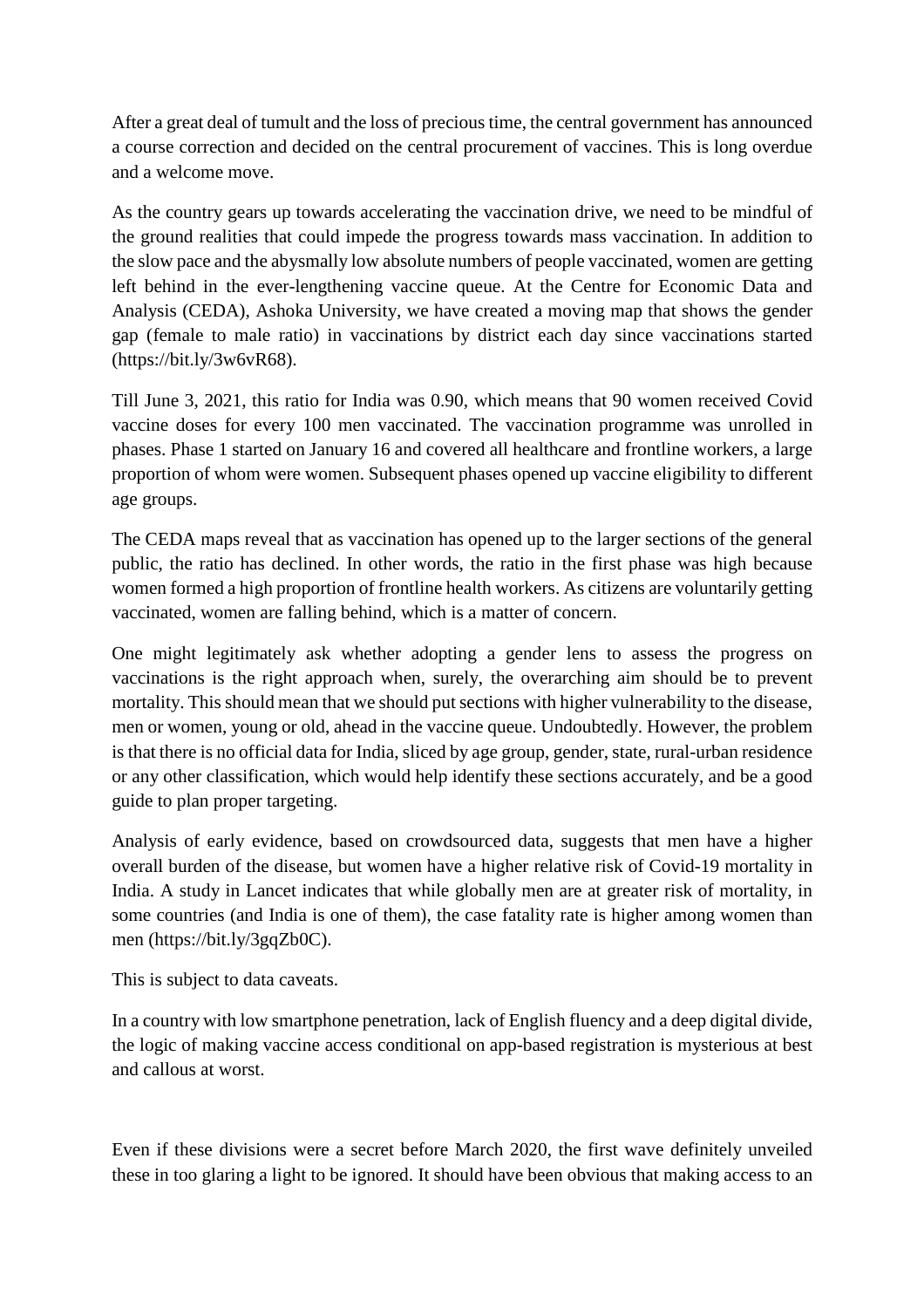English-language smartphone-based app compulsory for getting vaccinated would be a recipe for guaranteed exclusion. Women are seriously disadvantaged, more than men, in being able to meet these conditions and book appointments for themselves.

Finally, when vaccines are not free for all (or there is not a sufficient number of free vaccinations), households that can pay will be ahead of the queue, and within families, men will take priority over women. The evidence on an unequal gendered division of precious resources within families is unambiguous and sadly, shows long-standing and pervasive disparities, whether in the allocation of food, private school or tuition fees, property or asset ownership.

#### Health sector

R Poornalingam writes: Centre's major role is in vaccine procurement. Aside from that, it has only a minor, behind-the-scenes role in the health sector(TheIndian Express: 20210621)

https://indianexpress.com/article/opinion/columns/centre-must-make-way-for-states-in-covidfight-7368026/

A covid patient being taken for further investigation from a ward at the Medical college & hospital in Kolkata. (Express photo by Partha Paul)

A widespread belief that Indians are somehow immune to Covid had built up thanks to the government and government-controlled media. But the second wave struck us with ferocity, with daily cases touching a peak of four lakh, and daily deaths crossing 4,000 — a record for any country. Instead of a post-mortem, let us focus on what we must do to manage this crisis and prepare for the coming waves.

First and foremost, an acknowledgment that this is a national crisis calling for concerted efforts by both, the Government of India (GoI) and state governments, irrespective of party or region, is a must. Denials, finger-pointing, and media management will not help. All must rise as one and look ahead, forgetting the past, but learning from past mistakes. Admitting to mistakes is even better, but I doubt that it will ever happen.

It is time the GoI realises that health is a state subject, and that the states have been pioneering many health programmes on their own, some with support and funding from the GoI, for a very long time. The number of employees in the health wing of the GoI is negligible as compared to that in any state government. The implication is that if anything good in health or Covid management happens, the credit must rightly go to the state government. The GoI must stop claiming undue credit for better healthcare and must stop criticising state governments. But it must help them, motivate them to do better and assist them in their task.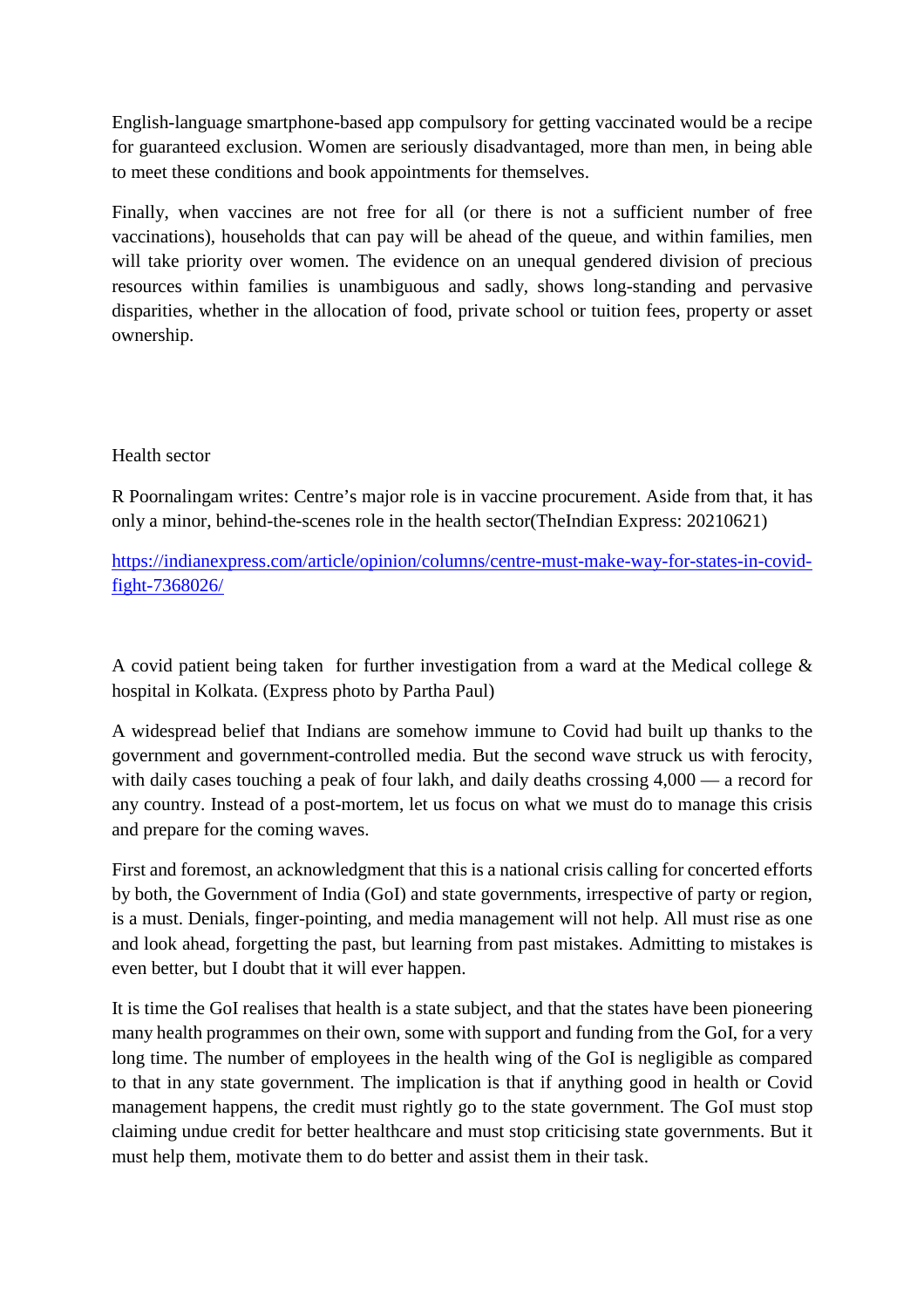Where the GoI must and can play a major role is in vaccination. So far, all vaccine procurement has been by the GoI, which allots vaccines to states depending on the need. It had, however, abdicated this responsibility. Fortunately, realising the chaos created by its policy, it has now accepted its role in vaccine procurement. The task before it is to procure 160 crore doses before December, the target date declared by the GoI. This works out to 26 crore doses per month as against the current production capacity of 6 crore. It must try to augment supplies by encouraging companies to produce more and through imports/gifts. It is doubtful whether this can be achieved. However, whatever it procures must be allotted to states in proportion to their eligible population. State governments must be involved in this policy. The vaccination policy may be left to the state governments based on the allocation.

The GoI must also augment supplies of critical medical goods through imports and donations from friendly nations in view of their acute shortage. It must distribute them to the needy states transparently and equitably.

State governments have rightly opted for lockdowns, which need to be lifted in a calibrated manner depending on local conditions. There is clear evidence that lockdowns have helped arrest the spread of the virus. But we must remember that lockdowns are not the solution. They just buy breathing time which can be used by governments to ramp up capacity.

State governments must set up efficient and well-functioning control rooms and telemedicine centres to guide people on home treatment and timely admission to hospitals. The private sector can also be fully involved in these efforts. Bed capacity must be increased in both private and public sectors, with all necessary requirements such as oxygen, medicines, and health workers. This planning must be for the anticipated caseload in the future so that no patient has to die for want of proper treatment.

It is also important to put in place a standard guidance protocol for health workers and control rooms to guide patients through the disease. The telemedicine doctor must be competent to provide timely guidance for hospital admission, with the control room finding the patient a bed quickly.

Printed handouts and handbooks on proper mask-wearing, hand-washing, risks associated with travel and shopping, immunity development, risks that need to be avoided will help. Enforcement of masks and distancing in public places must go on till the country is fully vaccinated.

The measures suggested above require hard work and efficient management by state governments, by a team of reputed professionals and civil servants. They must closely monitor the field data to help leaders take correct decisions.

Above all, a high level of transparency on Covid management, particularly on vaccination, beds, supplies, infections and deaths, is a must to handle this war-like situation. Daily briefing by a professional, not a politician, is the need of the hour at both the Centre and state level,